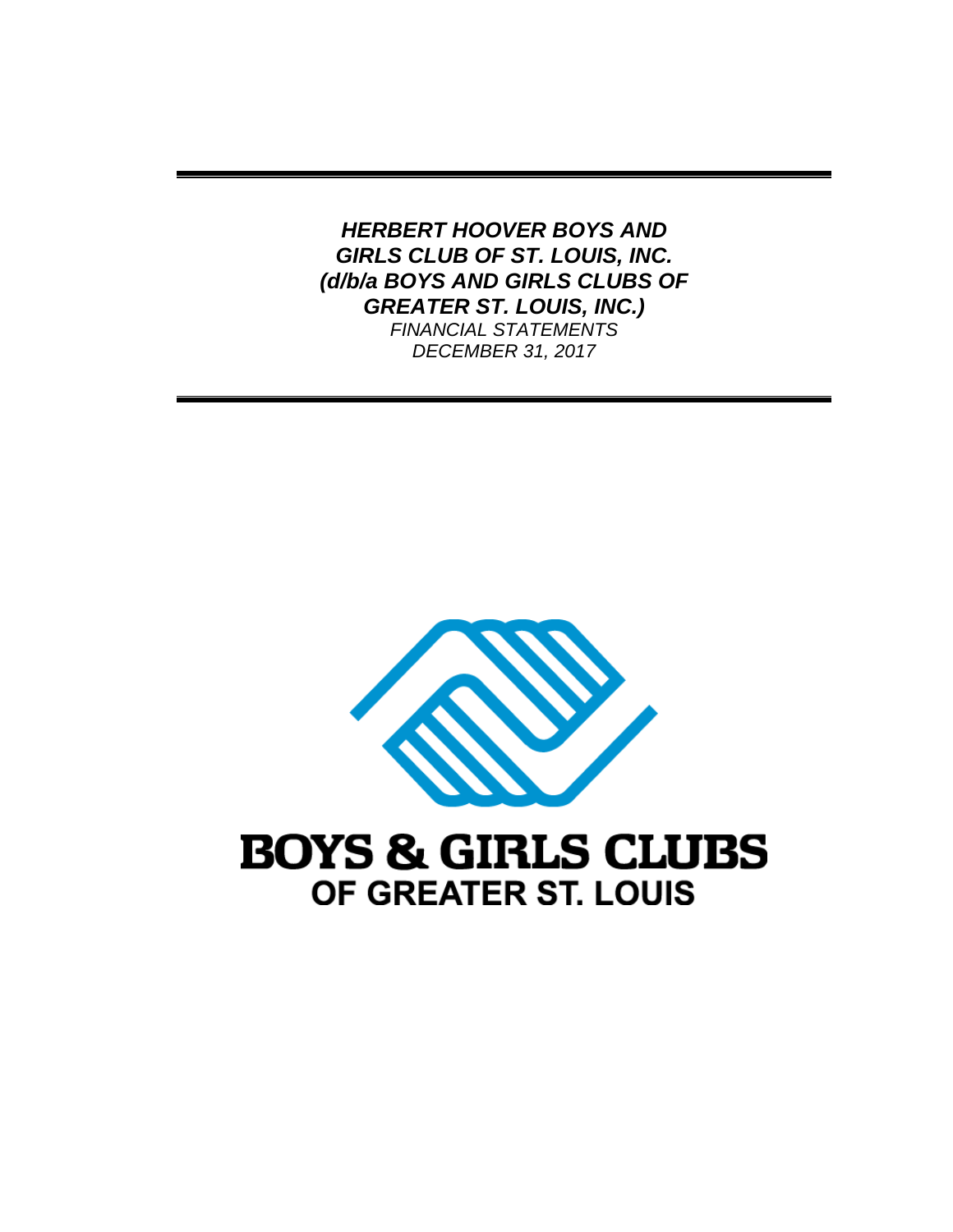# **Contents**

# **Page**

|--|--|

# **Financial Statements**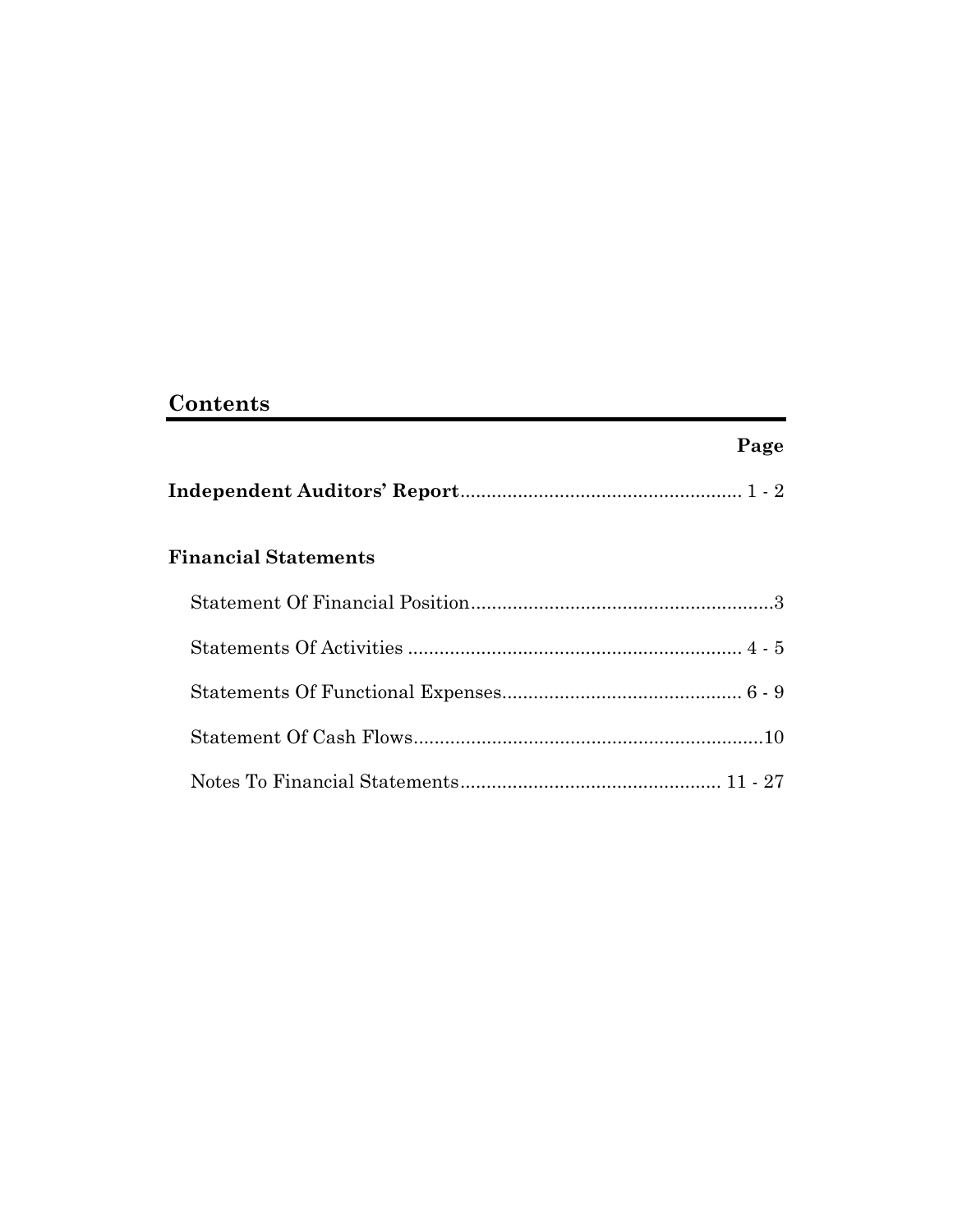

#### **Independent Auditors' Report**

**RubinBrown LLP Certified Public Accountants** & Business Consultants

One North Brentwood Saint Louis, MO 63105

T 314.290.3300 F 314.290.3400

W rubinbrown.com E info@rubinbrown.com

Board of Directors Boys and Girls Clubs of Greater St. Louis, Inc. St. Louis, Missouri

#### **Report On Financial Statements**

We have audited the accompanying financial statements of Herbert Hoover Boys and Girls Club of St. Louis, Inc. d/b/a Boys and Girls Clubs of Greater St. Louis, Inc., a not-for-profit organization, which comprise the statement of financial position as of December 31, 2017 and 2016, and the related statements of activities, functional expenses and cash flows for the years then ended, and the related notes to the financial statements.

#### *Management's Responsibility For The Financial Statements*

Management is responsible for the preparation and fair presentation of these financial statements in accordance with accounting principles generally accepted in the United States of America; this includes the design, implementation, and maintenance of internal control relevant to the preparation and fair presentation of financial statements that are free from material misstatement, whether due to fraud or error.

#### *Auditors' Responsibility*

Our responsibility is to express an opinion on these financial statements based on our audits. We conducted our audits in accordance with auditing standards generally accepted in the United States of America. Those standards require that we plan and perform the audit to obtain reasonable assurance about whether the financial statements are free from material misstatement.

An audit involves performing procedures to obtain audit evidence about the amounts and disclosures in the financial statements. The procedures selected depend on the auditors' judgment, including the assessment of the risks of material misstatement of the financial statements, whether due to fraud or error. In making those risk assessments, the auditor considers internal control relevant to the entity's preparation and fair presentation of the financial statements in order to design audit procedures that are appropriate in the circumstances, but not for the purpose of expressing an opinion on the effectiveness of the entity's internal control. Accordingly, we express no such opinion. An audit also includes evaluating the appropriateness of accounting policies used and the reasonableness of significant accounting estimates made by management, as well as evaluating the overall presentation of the financial statements.

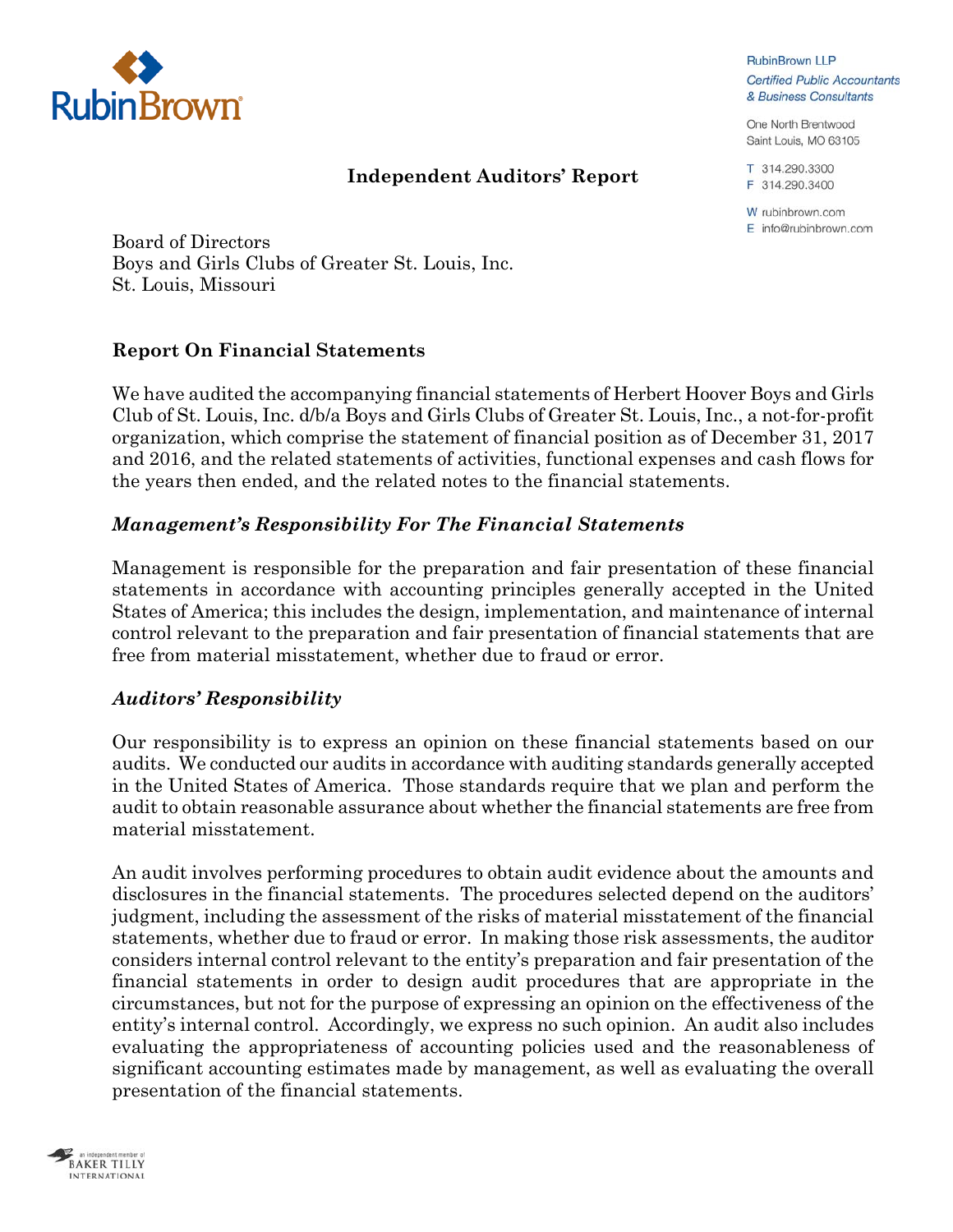We believe that the audit evidence we have obtained is sufficient and appropriate to provide a basis for our audit opinion.

# *Opinion*

In our opinion, the financial statements referred to above present fairly, in all material respects, the financial position of Herbert Hoover Boys and Girls Club of St. Louis, Inc. d/b/a Boys and Girls Clubs of Greater St. Louis, Inc. as of December 31, 2017 and 2016, and the changes in its net assets and its cash flows for the years then ended, in accordance with accounting principles generally accepted in the United States of America.

RubinBrown LLP

June 29, 2018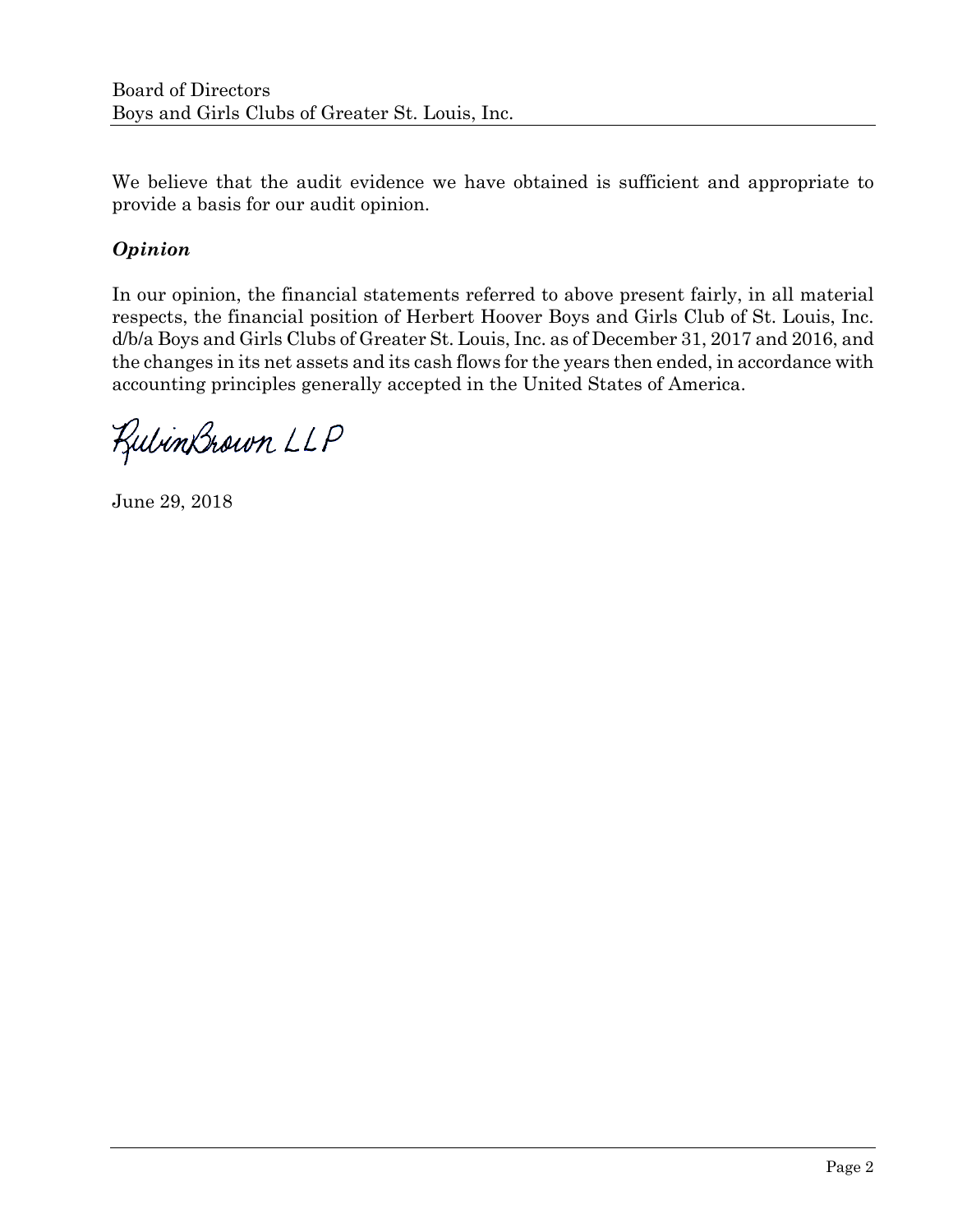# **BOYS AND GIRLS CLUBS OF GREATER ST. LOUIS, INC. STATEMENT OF FINANCIAL POSITION**

#### **Assets**

|                                                                  | December 31.     |                          |
|------------------------------------------------------------------|------------------|--------------------------|
|                                                                  | 2017             | 2016                     |
| <b>Current Assets</b>                                            |                  |                          |
| Cash and cash equivalents                                        | \$<br>2,046,388  | $\mathbf{\$}$<br>545,903 |
| Investments (Note 3)                                             | 2,481,512        | 2,950,102                |
| Unconditional promises to give - current (Note 5)                | 2,692,580        | 1,488,946                |
| Accounts receivable                                              | 98,043           | 25,474                   |
| Prepaid insurance                                                | 55,544           | 49,560                   |
| <b>Total Current Assets</b>                                      | 7,374,067        | 5,059,985                |
| Unconditional Promises To Give - Long-Term (Note 5)              | 1,461,468        | 1,289,230                |
| <b>Property And Equipment (Notes 6 And 7)</b>                    | 11,134,634       | 11,287,459               |
| <b>Assets Restricted For Permanent Endowment (Notes 3 And 9)</b> | 5,258,150        | 3,197,900                |
| <b>Total Assets</b>                                              | \$<br>25,228,319 | \$20,834,574             |

#### **Liabilities And Net Assets**

| <b>Current Liabilities</b>                        |                  |               |              |
|---------------------------------------------------|------------------|---------------|--------------|
| Current maturities of long-term debt (Note 7)     | \$<br>179,923    | $\mathbf{\$}$ | 173,069      |
| Accounts payable and accrued expenses             | 365,360          |               | 250,465      |
| <b>Total Current Liabilities</b>                  | 545,283          |               | 423,534      |
| Long-Term Debt (Note 7)                           | 1,002,474        |               | 1,182,226    |
| <b>Total Liabilities</b>                          | 1,547,757        |               | 1,605,760    |
| <b>Net Assets</b>                                 |                  |               |              |
| Unrestricted Net Assets:                          |                  |               |              |
| Operating                                         | 1,498,793        |               | 1,956,128    |
| Unrestricted - invested in property and equipment | 9,952,237        |               | 9,932,164    |
| Total Unrestricted Net Assets                     | 11,451,030       |               | 11,888,292   |
| Temporarily Restricted (Note 8)                   | 6,971,382        |               | 4,142,622    |
| Permanently Restricted (Notes 8 and 9)            | 5,258,150        |               | 3,197,900    |
| <b>Total Net Assets</b>                           | 23,680,562       |               | 19,228,814   |
| <b>Total Liabilities And Net Assets</b>           | \$<br>25,228,319 |               | \$20,834,574 |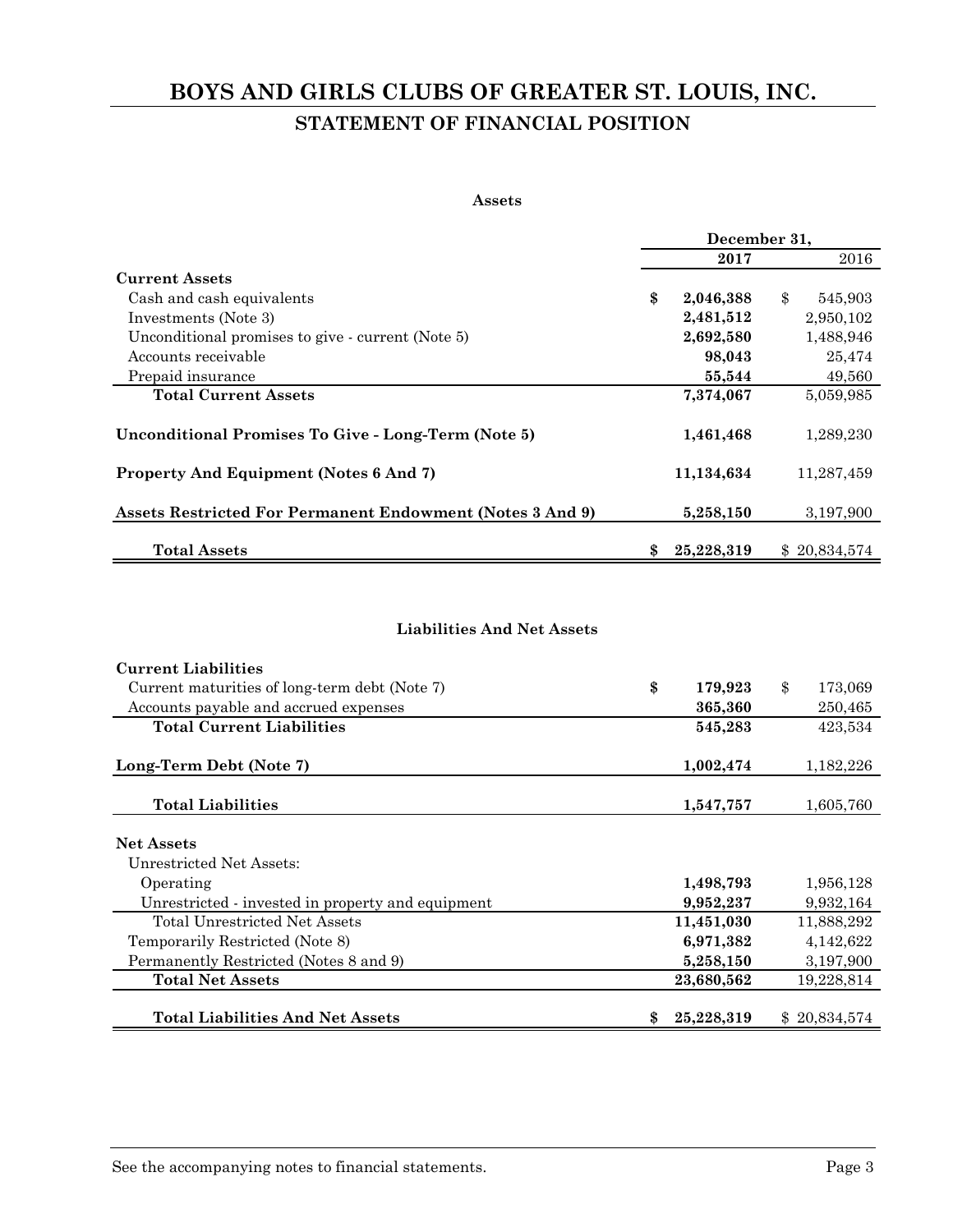#### **STATEMENT OF ACTIVITIES For The Year Ended December 31, 2017**

|                                                | Unrestricted     | Temporarily<br>Restricted | Permanently<br>Restricted | Total            |
|------------------------------------------------|------------------|---------------------------|---------------------------|------------------|
| <b>Revenues And Support</b>                    |                  |                           |                           |                  |
| Contributions                                  | \$<br>1,563,685  | \$<br>4,622,669           | \$<br>2,060,250           | \$<br>8,246,604  |
| Grants and special purpose revenue             | 753,033          | 520,258                   |                           | 1,273,291        |
| United Way (Note 5)                            | 5,260            | 552,401                   |                           | 557,661          |
| In-kind donations                              | 68,639           |                           |                           | 68,639           |
| Membership and program fees                    | 506,121          |                           |                           | 506,121          |
| Fundraising event revenue (net of direct costs |                  |                           |                           |                  |
| of benefits to donors of \$310,121)            | 567,314          |                           |                           | 567,314          |
| Miscellaneous income                           | 17,812           |                           |                           | 17,812           |
|                                                | 3,481,864        | 5,695,328                 | 2,060,250                 | 11,237,442       |
| Net assets released from restrictions (Note 8) | 3,393,228        | (3,393,228)               |                           |                  |
| <b>Total Revenues And Support</b>              | 6,875,092        | 2,302,100                 | 2,060,250                 | 11,237,442       |
| <b>Expenses</b>                                |                  |                           |                           |                  |
| Herbert Hoover club                            | 1,982,324        |                           |                           | 1,982,324        |
| Adams Park club                                | 959,452          |                           |                           | 959,452          |
| South East Middle School club                  | 300,622          |                           |                           | 300,622          |
| Hazelwood East High School                     | 27,537           |                           |                           | 27,537           |
| Grannemann Elementary School club              | 472,580          |                           |                           | 472,580          |
| O'Fallon Park club                             | 374,227          |                           |                           | 374,227          |
| Ferguson Middle School club                    | 264,733          |                           |                           | 264,733          |
| Riverview Gardens club                         | 488,607          |                           |                           | 488,607          |
| Lee Hamilton Elementary School club            | 397,673          |                           |                           | 397,673          |
| Roosevelt High School                          | 217,601          |                           |                           | 217,601          |
| Normandy High School                           | 372,407          |                           |                           | 372,407          |
| Mentor St. Louis                               | 296,993          |                           |                           | 296,993          |
| <b>Total Program Services</b>                  | 6,154,756        |                           |                           | 6,154,756        |
| General and administrative                     | 700,857          |                           |                           | 700,857          |
| Development and fundraising                    | 623,795          |                           |                           | 623,795          |
| <b>Total Supporting Services</b>               | 1,324,652        |                           |                           | 1,324,652        |
| <b>Total Expenses</b>                          | 7,479,408        |                           |                           | 7,479,408        |
| <b>Increase (Decrease) In Net Assets</b>       |                  |                           |                           |                  |
| <b>From Operations</b>                         | (604, 316)       | 2,302,100                 | 2,060,250                 | 3,758,034        |
| Interest And Dividend Income, Net (Note 3)     | 25,167           | 52,095                    |                           | 77,262           |
| Net Realized And Unrealized Gains On           |                  |                           |                           |                  |
| Investments (Note 3)                           | 141,887          | 474,565                   |                           | 616,452          |
| Increase (Decrease) In Net Assets              | (437, 262)       | 2,828,760                 | 2,060,250                 | 4,451,748        |
| Net Assets - Beginning Of Year                 | 11,888,292       | 4,142,622                 | 3,197,900                 | 19,228,814       |
| Net Assets - End Of Year                       | \$<br>11,451,030 | \$<br>6,971,382           | \$<br>5,258,150           | \$<br>23,680,562 |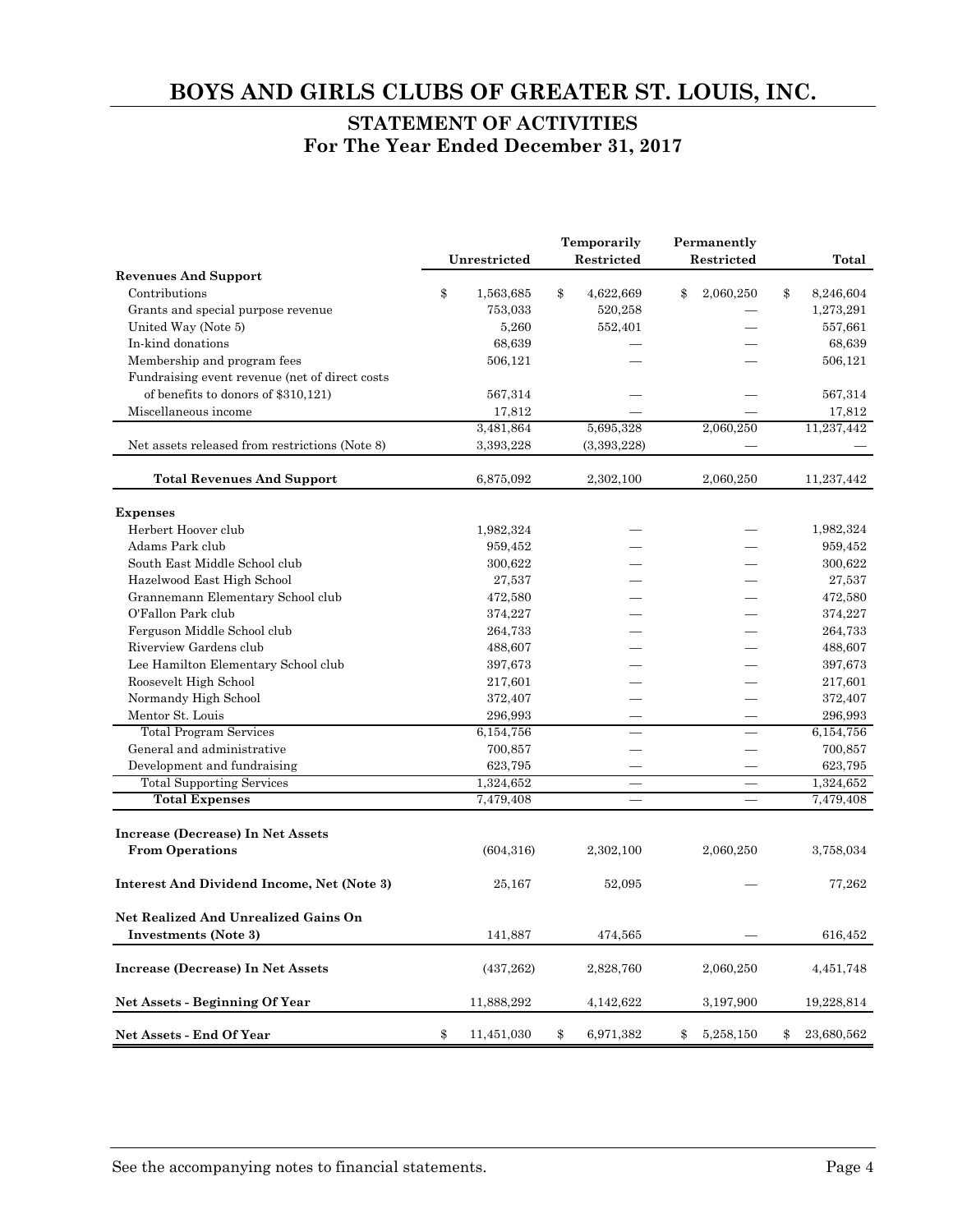#### **STATEMENT OF ACTIVITIES For The Year Ended December 31, 2016**

|                                                | Unrestricted     | Temporarily<br>Restricted | Permanently<br>Restricted | Total            |
|------------------------------------------------|------------------|---------------------------|---------------------------|------------------|
| <b>Revenues And Support</b>                    |                  |                           |                           |                  |
| Contributions                                  | \$<br>955,104    | \$<br>2,195,085           | \$                        | \$<br>3,150,189  |
| Grants and special purpose revenue             | 1,076,103        | 962,618                   |                           | 2,038,721        |
| United Way (Note 5)                            | 6,413            | 602,825                   |                           | 609,238          |
| In-kind donations                              | 46,671           |                           |                           | 46,671           |
| Membership and program fees                    | 371,936          |                           |                           | 371,936          |
| Fundraising event revenue (net of direct costs |                  |                           |                           |                  |
| of benefits to donors of \$181,451)            | 423,321          |                           |                           | 423,321          |
| Miscellaneous income                           | 23,147           |                           |                           | 23,147           |
|                                                | 2,902,695        | 3,760,528                 |                           | 6,663,223        |
| Net assets released from restrictions (Note 8) | 3,758,732        | (3,758,732)               |                           |                  |
| <b>Total Revenues And Support</b>              | 6,661,427        | 1,796                     |                           | 6,663,223        |
| <b>Expenses</b>                                |                  |                           |                           |                  |
| Herbert Hoover club                            | 1,916,095        |                           |                           | 1,916,095        |
| Adams Park club                                | 879,540          |                           |                           | 879,540          |
| South East Middle School club                  | 258,580          |                           |                           | 258,580          |
| Granneman Elementary School club               | 337,452          |                           |                           | 337,452          |
| O'Fallon Park club                             | 400,656          |                           |                           | 400,656          |
| Ferguson Middle School club                    | 326,278          |                           |                           | 326,278          |
| Riverview Gardens Club                         | 312,140          |                           |                           | 312,140          |
| Lee Hamilton Elementary School club            | 60,693           |                           |                           | 60,693           |
| Mentor St. Louis                               | 672,486          |                           |                           | 672,486          |
| <b>Total Program Services</b>                  | 5,163,920        |                           |                           | 5,163,920        |
| General and administrative                     | 727,472          |                           |                           | 727,472          |
| Development and fundraising                    | 450,938          |                           |                           | 450,938          |
| <b>Total Supporting Services</b>               | 1,178,410        |                           |                           | 1,178,410        |
| <b>Total Expenses</b>                          | 6,342,330        |                           |                           | 6,342,330        |
| <b>Increase In Net Assets From Operations</b>  | 319,097          | 1,796                     |                           | 320,893          |
| Interest And Dividend Income, Net (Note 3)     | 24,108           | 31,587                    |                           | 55,695           |
| Net Realized And Unrealized Gains On           |                  |                           |                           |                  |
| Investments (Note 3)                           | 48,319           | 143,939                   |                           | 192,258          |
| <b>Increase In Net Assets</b>                  | 391,524          | 177,322                   |                           | 568,846          |
| Net Assets - Beginning Of Year                 | 11,496,768       | 3,965,300                 | 3,197,900                 | 18,659,968       |
| <b>Net Assets - End Of Year</b>                | \$<br>11,888,292 | \$<br>4,142,622           | \$<br>3,197,900           | \$<br>19,228,814 |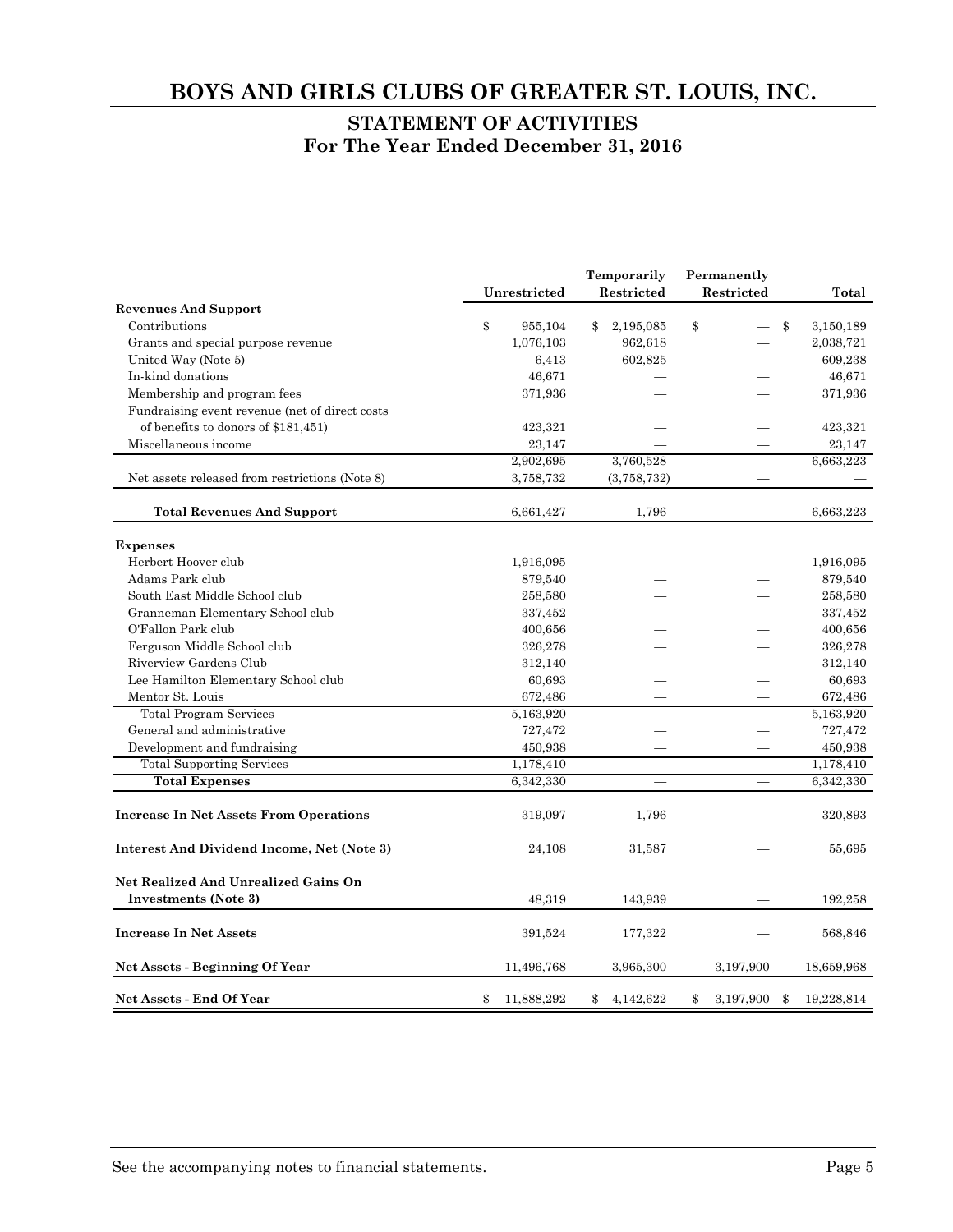#### **STATEMENT OF FUNCTIONAL EXPENSES For The Year Ended December 31, 2017**

|                                |                               |                          |                                            |                                         |                                                |                          | <b>Program Services</b>           |                              |                                           |                             |                                 |                                 |                         |
|--------------------------------|-------------------------------|--------------------------|--------------------------------------------|-----------------------------------------|------------------------------------------------|--------------------------|-----------------------------------|------------------------------|-------------------------------------------|-----------------------------|---------------------------------|---------------------------------|-------------------------|
|                                | Herbert<br><b>Hoover Club</b> | Adams<br>Park Club       | <b>South East</b><br>Middle<br>School Club | Hazelwood<br>East<br><b>High School</b> | Grannemann<br>Elementary<br><b>School Club</b> | O'Fallon<br>Park<br>Club | Ferguson<br>Middle<br>School Club | Riverview<br>Gardens<br>Club | Lee Hamilton<br>Elementary<br>School Club | Roosevelt<br>High<br>School | Normandy<br>High<br>School      | Mentor<br>St. Louis             | Total<br>Program        |
| Personnel expenses             | 1.036.844 \$                  | 612,563                  | 223,947<br>\$                              | 9,200<br>\$                             | $\Re$<br>390,633                               | 309,133<br>-8            | 207.647<br>- \$                   | 70,310<br>-8                 | 318,968<br>\$                             | 193,359<br>-8               | 318,230<br>-\$                  | 258,436<br>-8                   | 4,249,270<br>-8         |
| Advertising and promotions     | 233                           | 233                      | 359                                        | 125                                     | 652                                            | 483                      | 325                               | 9,667                        | 449                                       | 333                         | 233                             | 375                             | 13,467                  |
| Conferences, conventions       |                               |                          |                                            |                                         |                                                |                          |                                   |                              |                                           |                             |                                 |                                 |                         |
| and meetings                   | 4,247                         | 1,446                    | 907                                        | 3                                       | 966                                            | 1,711                    | 1,338                             | 1,642                        | 679                                       | 1,284                       | 1,563                           | 3,366                           | 19,152                  |
| Contracted services and        |                               |                          |                                            |                                         |                                                |                          |                                   |                              |                                           |                             |                                 |                                 |                         |
| program supplies               | 94,782                        | 51,080                   | 40,771                                     | 3,743                                   | 41,903                                         | 42,918                   | 42,791                            | 70,806                       | 42,534                                    | 8,481                       | 35,772                          | 16,298                          | 491,879                 |
| Depreciation                   | 363,257                       | 170,426                  |                                            | $\hspace{0.1mm}-\hspace{0.1mm}$         | $\hspace{0.1mm}-\hspace{0.1mm}$                |                          | $\hspace{0.05cm}$                 | –                            |                                           |                             |                                 |                                 | 533,683                 |
| Dues and subscriptions         | 2,154                         | 917                      | 276                                        | $\bf 22$                                | 424                                            | 300                      | 230                               | 427                          | 337                                       | 200                         | 324                             | 238                             | 5,849                   |
| Equipment rental               |                               |                          |                                            |                                         |                                                |                          |                                   |                              |                                           |                             |                                 |                                 |                         |
| and maintenance                | 23,237                        | 16,102                   | 1,824                                      | 131                                     | 2,283                                          | 1,776                    | 1,294                             | 2,788                        | 1,889                                     | 1,034                       | 1.769                           | 1,410                           | 55,537                  |
| Interest expense               | 46,445                        | $\overline{\phantom{a}}$ |                                            | $\hspace{0.1mm}-\hspace{0.1mm}$         | $\hspace{0.1mm}-\hspace{0.1mm}$                | $\qquad \qquad$          | $\hspace{0.05cm}$                 |                              |                                           |                             | $\hspace{0.1mm}-\hspace{0.1mm}$ | $\hspace{0.1mm}-\hspace{0.1mm}$ | 46,445                  |
| Liability insurance            | 43,760                        | 26,642                   | 16,788                                     | 17                                      | 10,477                                         | 6,797                    | 4,685                             | 9,310                        | 7,542                                     | 131                         | 224                             | 4,704                           | 131,077                 |
| Occupancy                      | 306,580                       | 43.379                   | 390                                        | 36                                      | 612                                            | 484                      | 342                               | 633                          | 515                                       | 282                         | 483                             | 384                             | 354,120                 |
| Office supplies                | 15,541                        | 8,954                    | 3,121                                      | 4,637                                   | 6,186                                          | 3,089                    | 2,203                             | 11,120                       | 7,183                                     | 3,792                       | 4.675                           | 8,013                           | 78,514                  |
| Other - bank and merchant fees | -                             | $\overline{\phantom{a}}$ |                                            |                                         |                                                |                          |                                   | -                            | -                                         |                             |                                 |                                 |                         |
| Postage and shipping           | 28                            | 14                       | 130                                        | $\overline{\phantom{m}}$                | 7                                              | 5                        |                                   | 133                          | 6                                         | 3                           | 5                               | $\overline{A}$                  | 339                     |
| Printing and publishing        | 1,960                         | 563                      | 414                                        | 301                                     | 846                                            | 352                      | 234                               | 710                          | 325                                       | 92                          | 93                              | 38                              | 5,928                   |
| Professional fees              | -                             | $\overline{\phantom{a}}$ | 150                                        |                                         |                                                | 450                      | $\hspace{0.1mm}-\hspace{0.1mm}$   | 2,000                        | -                                         |                             | -                               | $\overline{\phantom{a}}$        | 2,600                   |
| Telecommunication              |                               |                          |                                            |                                         |                                                |                          |                                   |                              |                                           |                             |                                 |                                 |                         |
| and technology                 | 29,206                        | 21,844                   | 7,951                                      | 9,281                                   | 15,213                                         | 3,233                    | 392                               | 4,662                        | 15,682                                    | 5,851                       | 5,680                           | 2,905                           | 121,900                 |
| Travel                         | 14,050                        | 5,289                    | 3,594                                      | 41                                      | 2,378                                          | 3,496                    | 3,248                             | 4,399                        | 1,564                                     | 2,759                       | 3,356                           | 822                             | 44,996                  |
|                                | 1,982,324 \$                  | 959,452                  | 300,622<br>\$                              | 27,537                                  | 472,580                                        | 374,227<br>-8            | 264,733<br>- \$                   | 488,607<br>-8                | 397,673<br>\$                             | 217,601<br>-8               | 372,407<br>-8                   | 296,993<br>-8                   | $^{\circ}$<br>6,154,756 |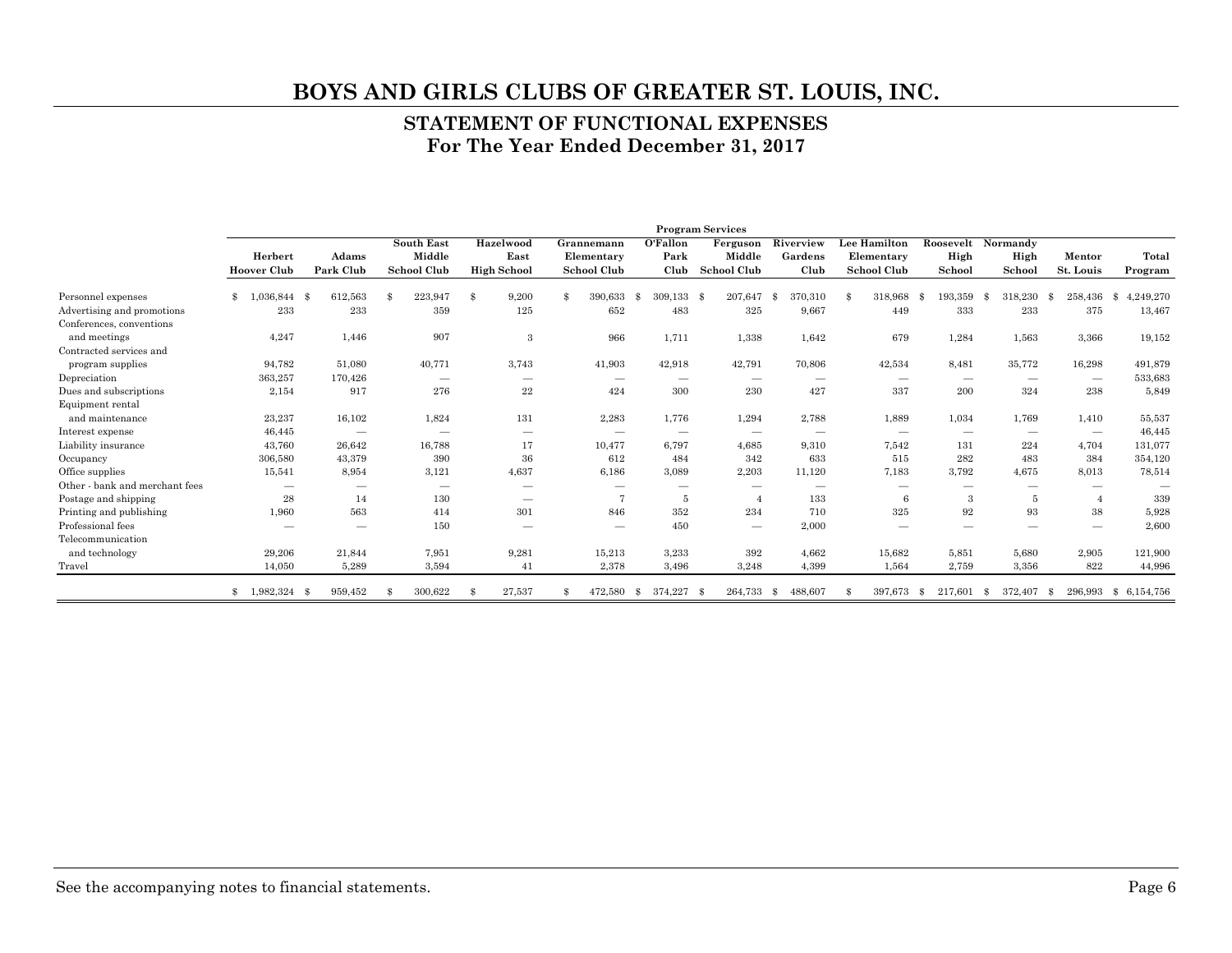#### **STATEMENT OF FUNCTIONAL EXPENSES** *(Continued)*  **For The Year Ended December 31, 2017**

|                                       | <b>Supporting Services</b> |           |    |                |    |             |     |                 |                 |
|---------------------------------------|----------------------------|-----------|----|----------------|----|-------------|-----|-----------------|-----------------|
|                                       |                            | Total     |    | General        |    | Development |     | Total           |                 |
|                                       |                            | Program   |    | And            |    | And         |     | Supporting      |                 |
|                                       | (from previous page)       |           |    | Administrative |    | Fundraising |     | <b>Services</b> | Total           |
| Personnel expenses                    | \$                         | 4,249,270 | \$ | 384,185        | \$ | 394,578     | -\$ | 778,763         | 5,028,033<br>\$ |
| Advertising and promotions            |                            | 13,467    |    | 51,940         |    | 7,000       |     | 58,940          | 72,407          |
| Conferences, conventions and meetings |                            | 19,152    |    | 24,432         |    | 2,543       |     | 26,975          | 46,127          |
| Contracted services and program       |                            |           |    |                |    |             |     |                 |                 |
| supplies                              |                            | 491,879   |    | 476            |    | 3,666       |     | 4,142           | 496,021         |
| Depreciation                          |                            | 533,683   |    | 39,767         |    |             |     | 39,767          | 573,450         |
| Dues and subscriptions                |                            | 5,849     |    | 29,310         |    | 111         |     | 29,421          | 35,270          |
| Equipment rental and maintenance      |                            | 55,537    |    | 9,179          |    | 4,303       |     | 13,482          | 69,019          |
| Interest expense                      |                            | 46,445    |    | 5,161          |    |             |     | 5,161           | 51,606          |
| Liability insurance                   |                            | 131,077   |    |                |    |             |     |                 | 131,077         |
| Occupancy                             |                            | 354,120   |    | 650            |    |             |     | 650             | 354,770         |
| Office supplies                       |                            | 78,514    |    | 29,893         |    | 16,206      |     | 46,099          | 124,613         |
| Other - bank and merchant fees        |                            |           |    | 35,528         |    | 1,695       |     | 37,223          | 37,223          |
| Postage and shipping                  |                            | 339       |    | 10,134         |    | 379         |     | 10,513          | 10,852          |
| Printing and publishing               |                            | 5,928     |    | 6,806          |    | 17,565      |     | 24,371          | 30,299          |
| Professional fees                     |                            | 2,600     |    | 54,444         |    | 159,990     |     | 214,434         | 217,034         |
| Telecommunication and technology      |                            | 121,900   |    | 7,656          |    | 13,875      |     | 21,531          | 143,431         |
| Travel                                |                            | 44,996    |    | 11,296         |    | 1,884       |     | 13,180          | 58,176          |
|                                       | \$                         | 6,154,756 | \$ | 700,857        | \$ | 623,795     | \$  | 1,324,652       | \$7,479,408     |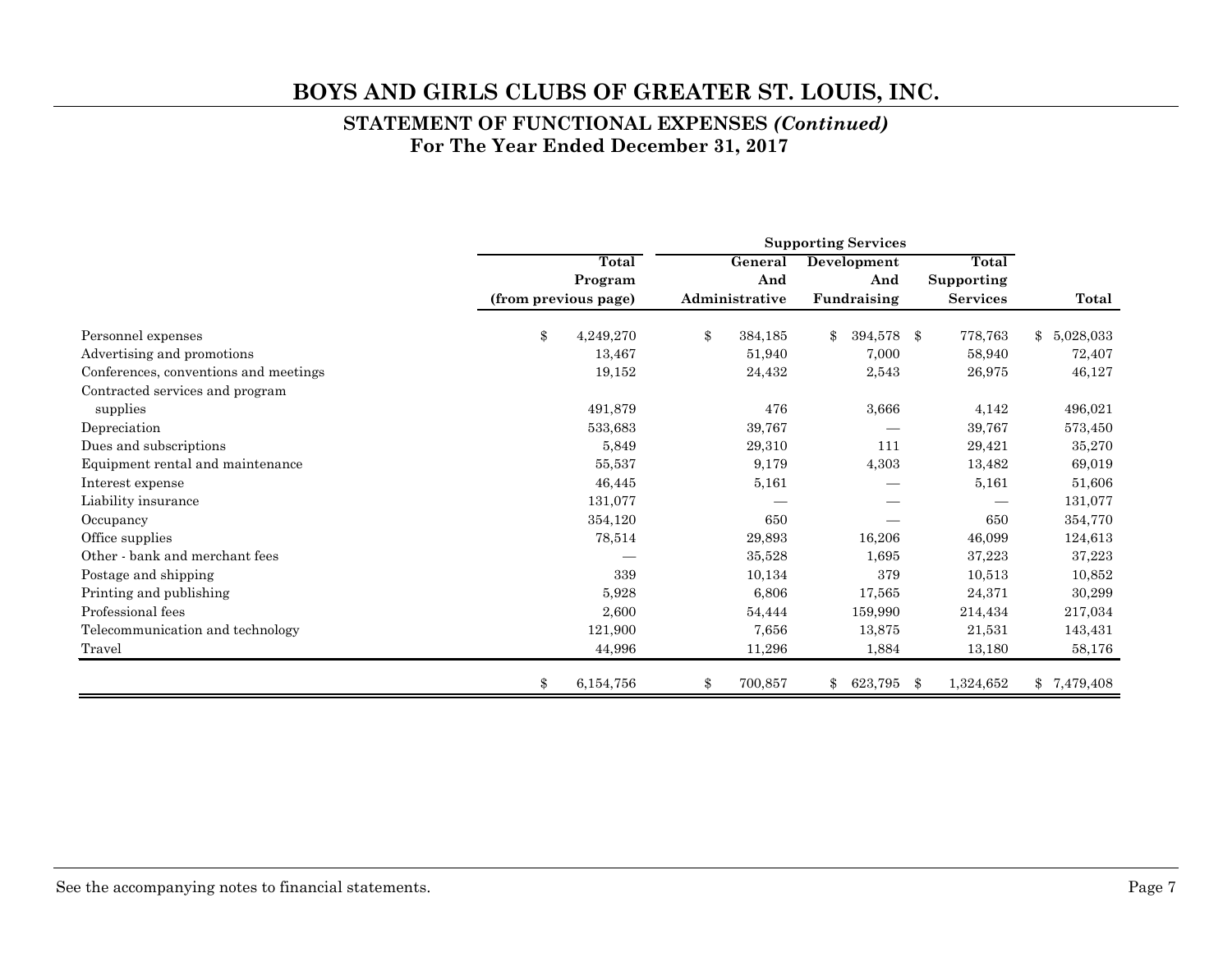#### **STATEMENT OF FUNCTIONAL EXPENSES For The Year Ended December 31, 2016**

|                                |                    |               |                   |    |                               |    |          |    | <b>Program Services</b> |    |           |     |                    |     |           |              |           |  |
|--------------------------------|--------------------|---------------|-------------------|----|-------------------------------|----|----------|----|-------------------------|----|-----------|-----|--------------------|-----|-----------|--------------|-----------|--|
|                                |                    |               | <b>South East</b> |    | Grannemann                    |    | O'Fallon |    | Ferguson                |    | Riverview |     | Lee Hamilton       |     |           |              |           |  |
|                                | Herbert            | Adams         | Middle            |    | Elementary                    |    | Park     |    | Middle                  |    | Gardens   |     | Elementary         |     | Mentor    |              | Total     |  |
|                                | <b>Hoover Club</b> | Park Club     | School Club       |    | School Club                   |    | Club     |    | <b>School Club</b>      |    | Club      |     | <b>School Club</b> |     | St. Louis |              | Program   |  |
| Personnel expenses             | 905,528            | \$<br>540,414 | \$<br>194,830     | \$ | 284,192                       | -8 | 287,641  | \$ | 254,528                 | \$ | 215,702   | \$  | 25,986             | \$  | 565,994   | $\mathbb{S}$ | 3,274,815 |  |
| Advertising and promotions     | 720                | 330           | 97                |    | 127                           |    | 150      |    | 356                     |    | 1,892     |     | 403                |     | 271       |              | 4,346     |  |
| Conferences, conventions       |                    |               |                   |    |                               |    |          |    |                         |    |           |     |                    |     |           |              |           |  |
| and meetings                   | 1,248              | 890           | 585               |    | 186                           |    | 888      |    | 563                     |    | 823       |     | 102                |     | 1,007     |              | 6,292     |  |
| Contracted services and        |                    |               |                   |    |                               |    |          |    |                         |    |           |     |                    |     |           |              |           |  |
| program supplies               | 111,841            | 46,958        | 32,682            |    | 26,752                        |    | 82,698   |    | 50,240                  |    | 51,501    |     | 12,315             |     | 65,097    |              | 480,084   |  |
| Depreciation                   | 339,653            | 161,739       |                   |    |                               |    |          |    |                         |    |           |     |                    |     |           |              | 501,392   |  |
| Dues and subscriptions         | 624                |               |                   |    |                               |    |          |    |                         |    | 774       |     |                    |     |           |              | 1,398     |  |
| Equipment rental               |                    |               |                   |    |                               |    |          |    |                         |    |           |     |                    |     |           |              |           |  |
| and maintenance                | 33,910             | 20,430        | 2,285             |    | 2,676                         |    | 3,178    |    | 2,588                   |    | 2,476     |     | 481                |     | 5,334     |              | 73,358    |  |
| Interest expense               | 51,098             |               |                   |    |                               |    |          |    |                         |    |           |     |                    |     |           |              | 51,098    |  |
| Liability insurance            | 54,302             | 33,669        | 15,487            |    | 14,484                        |    | 8,810    |    | 3,418                   |    | 5,609     |     | 231                |     | 6,162     |              | 142,172   |  |
| Occupancy                      | 343,748            | 40,867        | 420               |    | 549                           |    | 651      |    | 530                     |    | 577       |     | 99                 |     | 1,093     |              | 388,534   |  |
| Office supplies                | 23,053             | 8,160         | 2,837             |    | 4,173                         |    | 7,287    |    | 5,053                   |    | 9,883     |     | 5,861              |     | 9,552     |              | 75,859    |  |
| Other - bank and merchant fees |                    | (60)          |                   |    |                               |    |          |    |                         |    |           |     |                    |     |           |              | (60)      |  |
| Postage and shipping           | 6                  | 271           | 1                 |    | $\mathbf{1}$                  |    |          |    |                         |    |           |     | 7                  |     | 32        |              | 321       |  |
| Printing and publishing        | 1,279              | 290           | 85                |    | 111                           |    | 188      |    | 121                     |    | 1,357     |     | 1,134              |     | $222\,$   |              | 4,787     |  |
| Professional fees              | 3,000              |               | 4,575             |    | $\overbrace{\phantom{12332}}$ |    | 3,000    |    | 3,000                   |    |           |     |                    |     |           |              | 13,575    |  |
| Telecommunication              |                    |               |                   |    |                               |    |          |    |                         |    |           |     |                    |     |           |              |           |  |
| and technology                 | 32,103             | 21,152        | 3,983             |    | 3,038                         |    | 5,723    |    | 4,454                   |    | 20,315    |     | 14,007             |     | 15,927    |              | 120,702   |  |
| Travel                         | 13,982             | 4,430         | 713               |    | 1,163                         |    | 441      |    | 1,426                   |    | 1,230     |     | 67                 |     | 1,795     |              | 25,247    |  |
|                                | \$1,916,095        | 879,540       | 258,580           | Ж, | 337,452                       | \$ | 400,656  | ዳ  | 326,278                 | -8 | 312,140   | Я\$ | 60,693             | -\$ | 672,486   | $^{\circ}$   | 5,163,920 |  |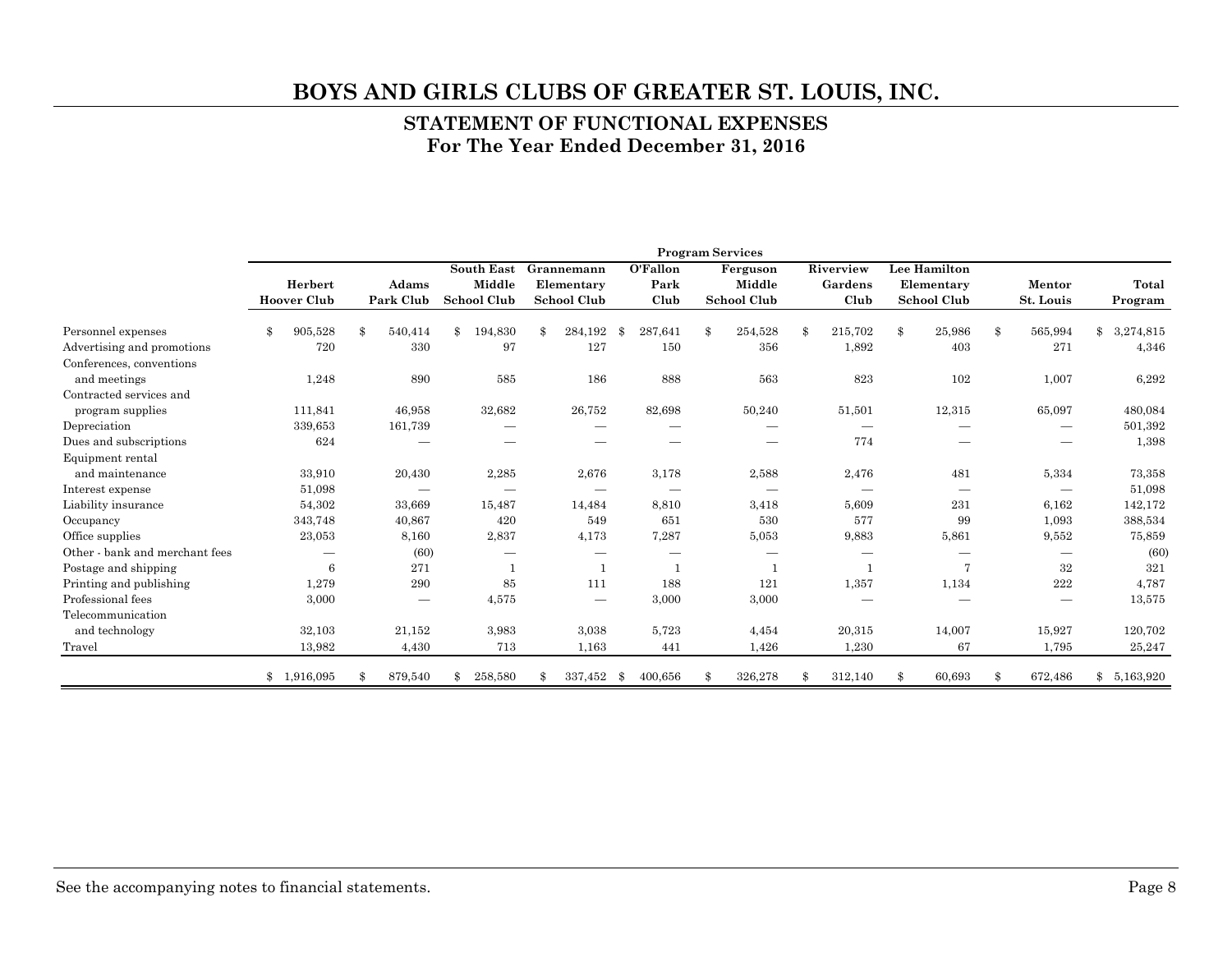#### **STATEMENT OF FUNCTIONAL EXPENSES** *(Continued)*  **For The Year Ended December 31, 2016**

|                                | <b>Supporting Services</b> |    |                |                    |                 |                         |  |
|--------------------------------|----------------------------|----|----------------|--------------------|-----------------|-------------------------|--|
|                                | Total                      |    | General        | <b>Development</b> | Total           |                         |  |
|                                | Program                    |    | And            | And                | Supporting      |                         |  |
|                                | (from previous)            |    | Administrative | Fundraising        | <b>Services</b> | Total                   |  |
| Personnel expenses             | \$<br>3,274,815            | \$ | 391,931        | 347,741 \$<br>\$   | 739,672         | $^{\circ}$<br>4,014,487 |  |
| Advertising and promotions     | 4,346                      |    | 60,433         | 5,262              | 65,695          | 70,041                  |  |
| Conferences, conventions       |                            |    |                |                    |                 |                         |  |
| and meetings                   | 6,292                      |    | 30,477         | 4,483              | 34,960          | 41,252                  |  |
| Contracted services and        |                            |    |                |                    |                 |                         |  |
| program supplies               | 480,084                    |    | 717            | 1,456              | 2,173           | 482,257                 |  |
| Depreciation                   | 501,392                    |    | 37,739         |                    | 37,739          | 539,131                 |  |
| Dues and subscriptions         | 1,398                      |    | 28,841         | 153                | 28,994          | 30,392                  |  |
| Equipment rental               |                            |    |                |                    |                 |                         |  |
| and maintenance                | 73,358                     |    | 9,805          | 3,784              | 13,589          | 86,947                  |  |
| Interest expense               | 51,098                     |    | 5,678          |                    | 5,678           | 56,776                  |  |
| Liability insurance            | 142,172                    |    | 50             |                    | 50              | 142,222                 |  |
| Occupancy                      | 388,534                    |    |                |                    |                 | 388,534                 |  |
| Office supplies                | 75,859                     |    | 27,696         | 17,802             | 45,498          | 121,357                 |  |
| Other - bank and merchant fees | (60)                       |    | 36,282         |                    | 36,282          | 36,222                  |  |
| Postage and shipping           | 321                        |    | 6,247          | 409                | 6,656           | 6,977                   |  |
| Printing and publishing        | 4,787                      |    | 13,432         | 8,332              | 21,764          | 26,551                  |  |
| Professional fees              | 13,575                     |    | 60,262         | 47,285             | 107,547         | 121,122                 |  |
| Telecommunication              |                            |    |                |                    |                 |                         |  |
| and technology                 | 120,702                    |    | 4,981          | 8,298              | 13,279          | 133,981                 |  |
| Travel                         | 25,247                     |    | 12,901         | 5,933              | 18,834          | 44,081                  |  |
|                                | \$<br>5,163,920            | \$ | 727,472        | 450,938<br>\$      | 1,178,410<br>\$ | \$6,342,330             |  |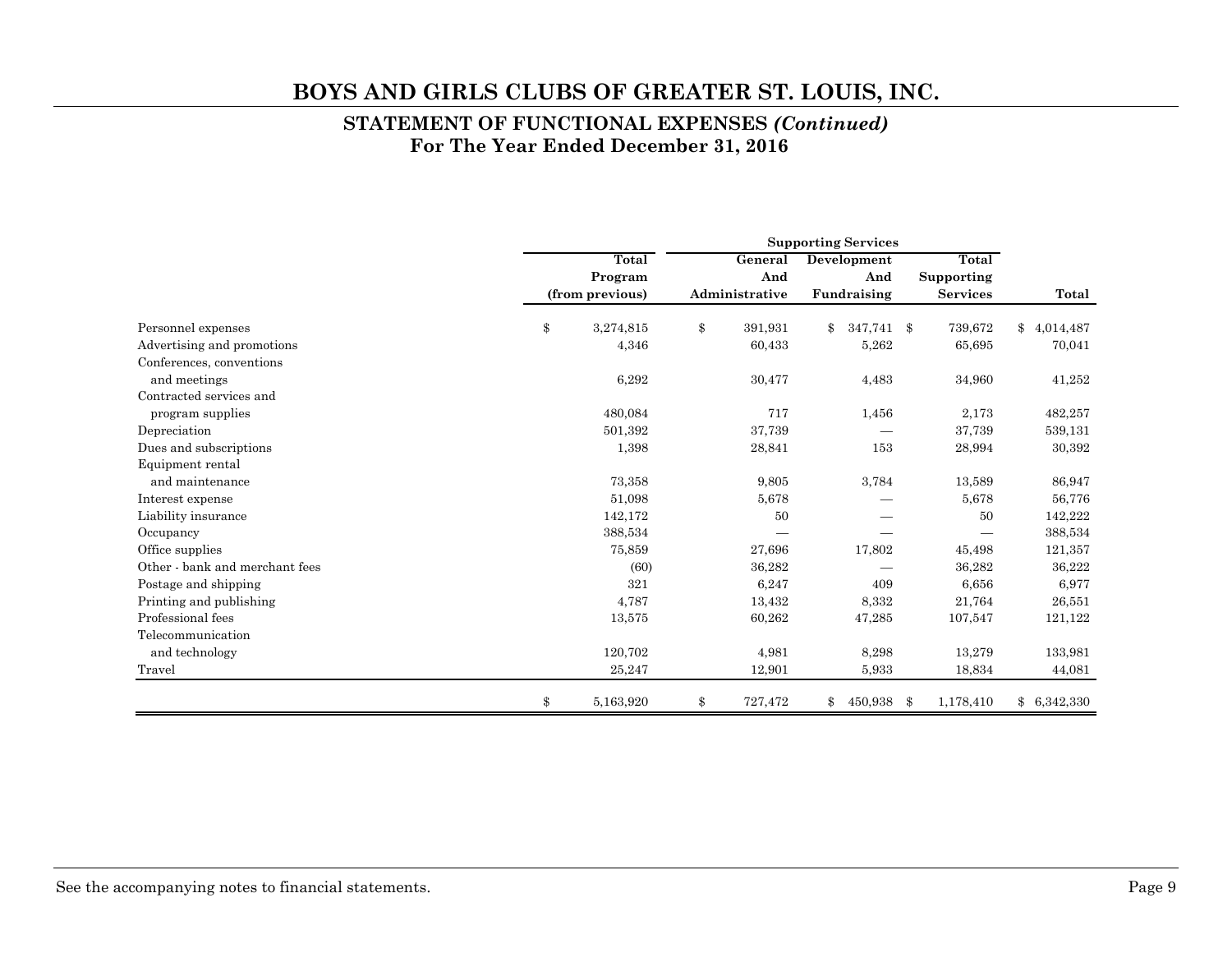# **BOYS AND GIRLS CLUBS OF GREATER ST. LOUIS, INC. STATEMENT OF CASH FLOWS**

|                                                     | <b>For The Years</b> |                           |    |             |  |
|-----------------------------------------------------|----------------------|---------------------------|----|-------------|--|
|                                                     |                      | <b>Ended December 31,</b> |    |             |  |
|                                                     |                      | 2017                      |    | 2016        |  |
| <b>Cash Flows From Operating Activities</b>         |                      |                           |    |             |  |
| Increase in net assets                              | \$                   | 4,451,748                 | \$ | 568,846     |  |
| Adjustments to reconcile increase in net assets     |                      |                           |    |             |  |
| to net cash provided by operating activities:       |                      |                           |    |             |  |
| Depreciation                                        |                      | 573,450                   |    | 539,131     |  |
| Contributions of property and equipment             |                      | (45, 047)                 |    |             |  |
| Contributions restricted for endowment              |                      | (2,060,250)               |    |             |  |
| Realized and unrealized gains on investments        |                      | (616, 452)                |    | (192, 258)  |  |
| Changes in assets and liabilities:                  |                      |                           |    |             |  |
| Increase in unconditional promises to give          |                      | (1,375,872)               |    | (824, 671)  |  |
| (Increase) decrease in accounts receivable          |                      | (72, 569)                 |    | 84,271      |  |
| Increase in prepaid insurance                       |                      | (5,984)                   |    | (16,055)    |  |
| Increase in accounts payable and accrued expenses   |                      | 114,895                   |    | 81,562      |  |
| <b>Net Cash Provided By Operating Activities</b>    |                      | 963,919                   |    | 240,826     |  |
|                                                     |                      |                           |    |             |  |
| <b>Cash Flows From Investing Activities</b>         |                      |                           |    |             |  |
| Proceeds from sale of investments                   |                      | 3,366,267                 |    | 3,051,886   |  |
| Purchases of investments                            |                      | (2,341,475)               |    | (2,790,865) |  |
| Proceeds from sale of property and equipment        |                      |                           |    | 36,333      |  |
| Purchases of property and equipment                 |                      | (375, 578)                |    | (339, 328)  |  |
| Net Cash Provided By (Used In) Investing Activities |                      | 649,214                   |    | (41, 974)   |  |
|                                                     |                      |                           |    |             |  |
| <b>Cash Flows From Financing Activities</b>         |                      |                           |    |             |  |
| Payments on long-term debt                          |                      | (172, 898)                |    | (166, 790)  |  |
| Proceeds from endowment contributions               |                      | 2,060,250                 |    | 6,078       |  |
| Net Cash Provided By (Used In) Financing Activities |                      | 1,887,352                 |    | (160, 712)  |  |
| Net Increase In Cash And Cash Equivalents           |                      | 3,500,485                 |    | 38,140      |  |
|                                                     |                      |                           |    |             |  |
| Cash And Cash Equivalents - Beginning Of Year       |                      | 545,903                   |    | 507,763     |  |
| Cash And Cash Equivalents - End Of Year             | \$                   | 4,046,388                 | \$ | 545,903     |  |
|                                                     |                      |                           |    |             |  |
| Supplemental Disclosure Of Cash Flow Information    |                      |                           |    |             |  |
| Interest paid                                       | \$                   | 52,097                    | \$ | 64,908      |  |
|                                                     |                      |                           |    |             |  |
| Cash And Cash Equivalents, End of Year,             |                      |                           |    |             |  |
| <b>Consist Of The Following:</b>                    |                      |                           |    |             |  |
| Cash and cash equivalents                           | \$                   | 2,046,388                 | \$ | 545,903     |  |
| Assets restricted for permanent endowment           |                      | 2,000,000                 |    |             |  |
|                                                     | \$                   |                           | \$ |             |  |
|                                                     |                      | 4,046,388                 |    | 545,903     |  |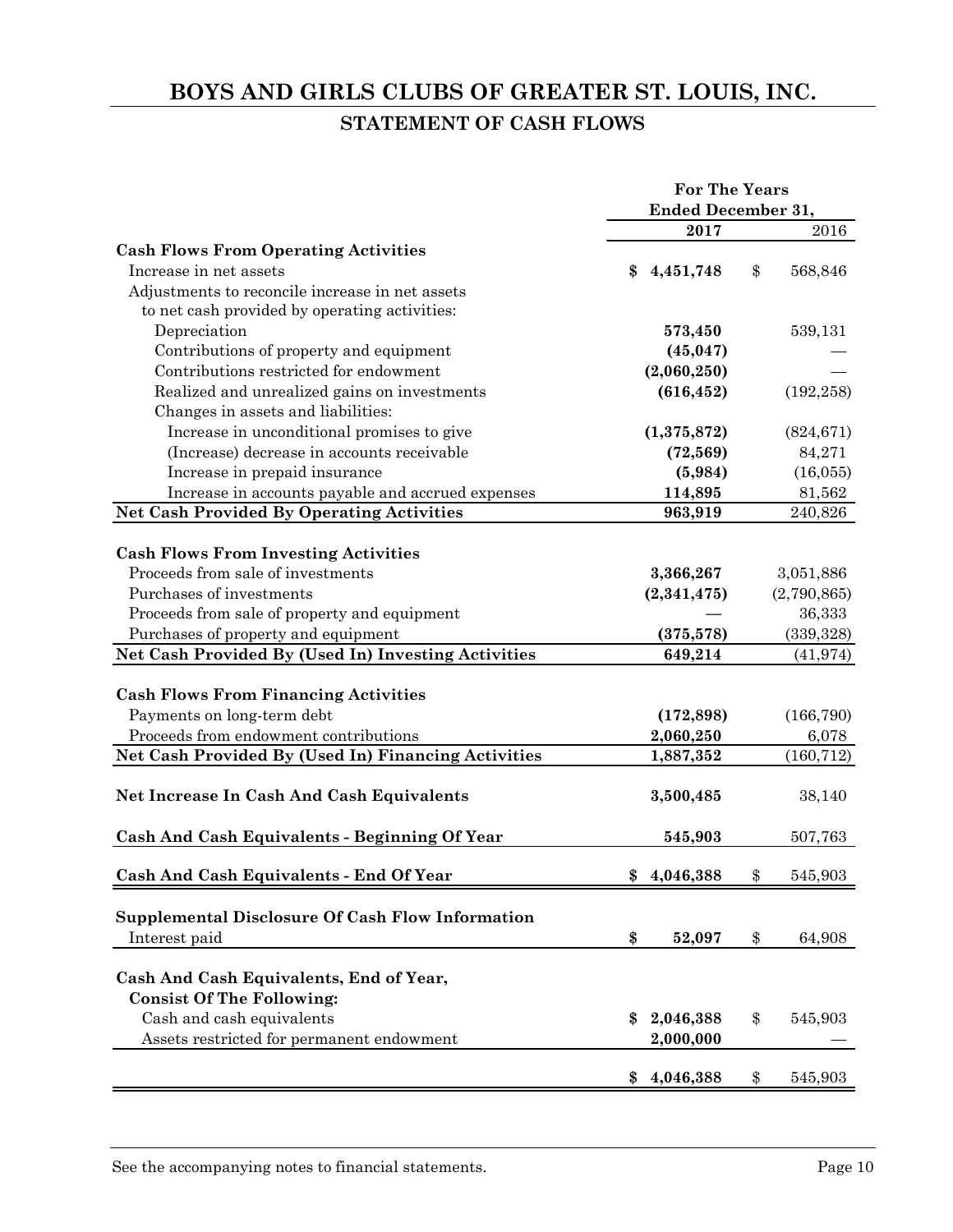**NOTES TO FINANCIAL STATEMENTS December 31, 2017 And 2016** 

# **1. Summary Of Significant Accounting Policies**

#### **Basis Of Accounting**

The accompanying financial statements of Herbert Hoover Boys and Girls Club of St. Louis, Inc. d/b/a Boys and Girls Clubs of Greater St. Louis, Inc. (the Organization) have been prepared on the accrual basis of accounting. Income is recognized when earned and expenses are recognized when incurred.

#### **Basis Of Presentation**

The financial statement presentation follows the requirements of the Financial Accounting Standards Board for Not-for-Profit Organizations by presenting assets and liabilities within similar groups and classifying them in ways that provide relevant information about their interrelationships, liquidity and financial flexibility. As a result, the Organization is required to report its financial position and activities according to the following three classes of assets:

*Unrestricted Net Assets* represent those net assets that are not subject to donor-imposed stipulations. All contributions are considered to be available for unrestricted use unless specifically restricted by the donor.

*Temporarily Restricted Net Assets* represent those net assets whose use has been limited by donor-imposed stipulations that either can be fulfilled or expire by the passage of time.

*Permanently Restricted Net Assets* represent those net assets whose use has been limited by donor-imposed stipulations that will remain in effect in perpetuity.

#### **Estimates And Assumptions**

Management uses estimates and assumptions in preparing financial statements in conformity with accounting principles generally accepted in the United States of America. Those estimates and assumptions affect the reported amounts of assets and liabilities, the disclosure of contingent assets and liabilities and the reported revenues and expenses. Actual results could differ from those estimates. Material estimates that are particularly susceptible to significant change in the near term relate to the determination of the allowance for uncollectible receivables and promises to give.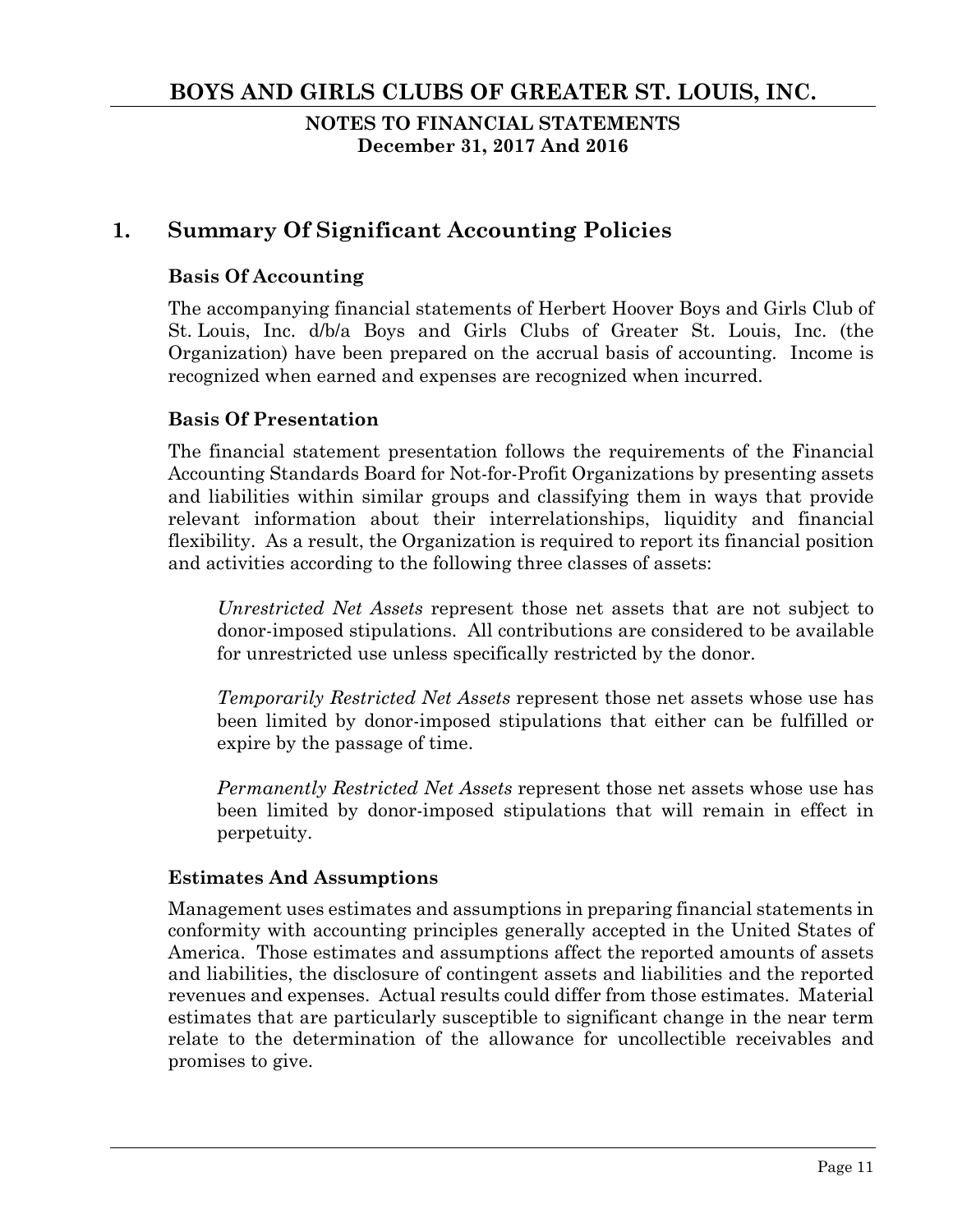Notes To Financial Statements *(Continued)*

#### **Cash And Cash Equivalents**

The Organization considers all unrestricted balances held in checking accounts, savings accounts and short-term investment accounts with original maturity dates of three months or less to be cash equivalents.

The Organization maintains its cash and cash equivalents at several banks and with several investment managers. At various times throughout the year, bank deposits may exceed federally insured limits. In addition, some cash equivalents consist of money market funds, which are not covered by Federal Deposit Insurance Corporation.

#### **Investments**

Investments are reported at fair value based on quoted prices in active markets for identical assets (Level 1) or on significant other observable inputs (Level 2) as described in Note 4. Gains or losses on sales of investments are determined on a specific cost identification method. Unrealized gains and losses are determined based on year-end fair value fluctuations. All investment income is reported as increases or decreases in unrestricted net assets unless a donor or law restricts the use of the income.

Investment securities are exposed to various risks such as interest rate, market and credit risks. Due to the level of risk associated with certain investment securities, it is at least reasonably possible that changes in the values of investment securities will occur in the near term and such changes could materially affect the amounts reported in the statement of financial position.

#### **Fair Value Of Financial Instruments**

Various methods and assumptions were used to estimate the fair value of each class of financial instruments. Cash and cash equivalents are valued at their carrying amount due to their short maturities. Investments are reported at fair value based on quoted market prices or other significant inputs.

#### **Accounts Receivable**

Accounts receivable are stated at the amount management expects to collect from outstanding balances. Management provides for probable uncollected amounts through a charge to earnings and a credit to a valuation allowance based on its assessment of the current status of individual accounts. Balances that are still outstanding after management has used reasonable collection efforts are written off through a charge to the valuation allowance and a credit to trade accounts receivable. Management has determined that no valuation allowance is necessary for accounts receivable as of December 31, 2017 or 2016.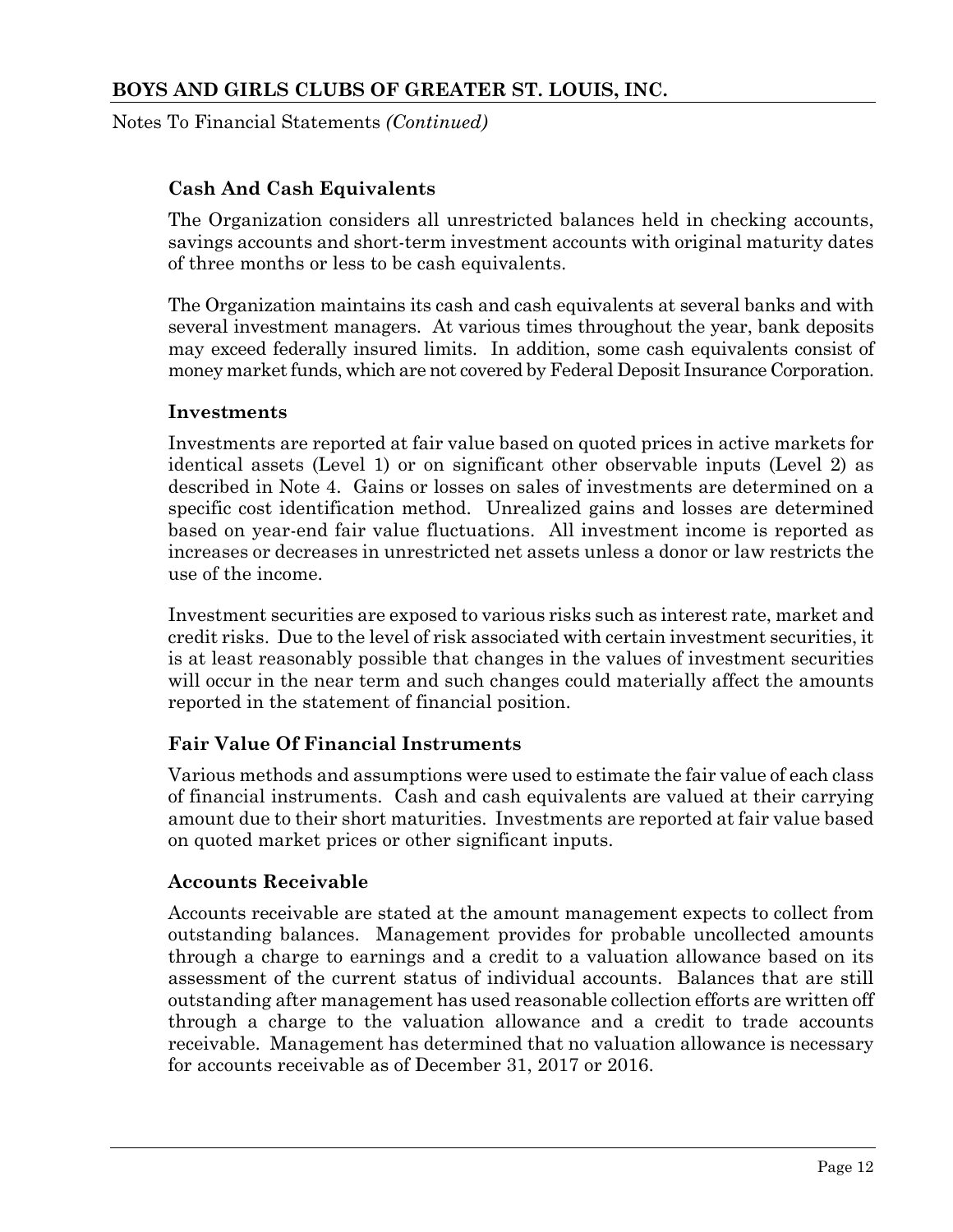Notes To Financial Statements *(Continued)*

#### **Unconditional Promises To Give**

Unconditional promises to give in future periods are recognized as support in the period the promises are received. Promises to give, which depend upon specified future and certain events, are reported at the amount management expects to collect on balances outstanding at year end. Management provides for probable uncollected amounts through a charge to contribution revenue and a credit to a valuation allowance based on its assessment of the current status of the existing receivables. Balances that are still outstanding after management has used reasonable collection efforts are written off through a charge to the valuation allowance and a credit to promises to give. Management has determined that no change in the allowance is necessary as of December 31, 2017 or 2016.

Unconditional gifts expected to be collected within one year are reported at their net realizable value. Unconditional gifts expected to be collected in future years are reported at the present value of estimate future cash flows. The resulting discount is amortized and reported as contribution revenue in the statement of activities.

#### **Property And Equipment**

Property and equipment are carried at cost, if purchased, or at fair value, if donated; less accumulated depreciation computed using the straight-line method over periods ranging from 3 to 40 years. The Organization capitalizes all expenditures in excess of \$2,500 for property and equipment.

#### **Restricted And Unrestricted Support And Revenue**

The Organization reports gifts of cash and other assets as restricted support if they are received with donor stipulations that limit the use of the donated assets. When a donor restriction expires, that is, when a stipulated time restriction ends or purpose restriction is accomplished, temporarily restricted net assets are reclassified to unrestricted net assets and reported in the statement of activities as net assets released from restrictions.

#### **Donated Property, Services And Materials**

Various equipment, services and materials are donated to the Organization. Donated equipment, certain donated professional services and donated materials are recorded as contributions at their estimated fair value on the dates of the contributions. No donated services were received in 2017 or 2016.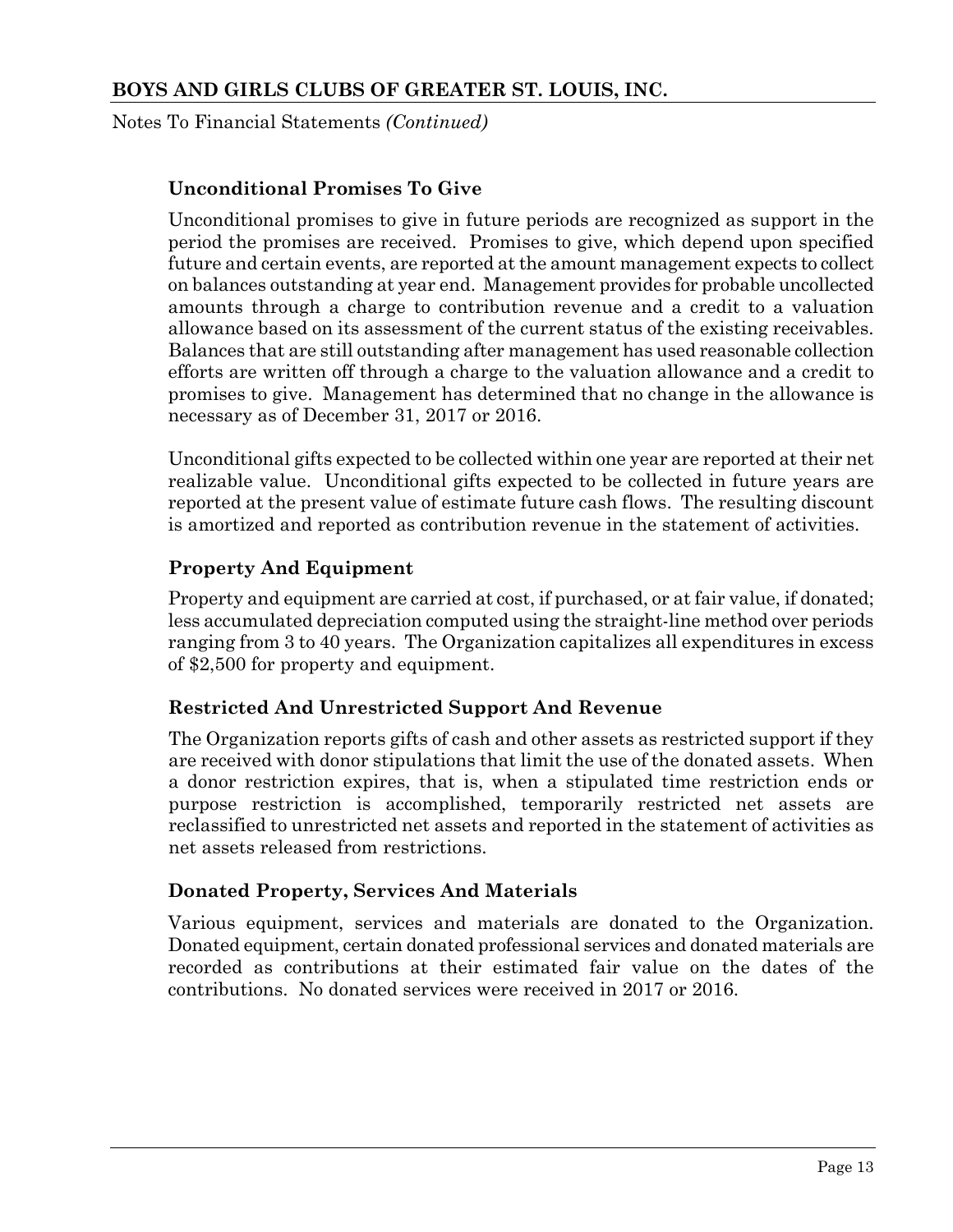Notes To Financial Statements *(Continued)*

From time to time, the Organization receives donated goods that it passes along to its members, but would not otherwise purchase. The Organization is not the ultimate beneficiary of these donated goods, therefore, revenue is not recorded. In addition, a substantial number of other volunteers have donated their time to the Organization's program services and fundraising activities. This volunteer time has not been recorded because it does not meet the criteria for recognition under generally accepted accounting principles.

#### **Description Of Program Services And Supporting Activities**

The following program services and supporting activities are included in the accompanying financial statements:

#### Herbert Hoover Club

The Herbert Hoover Club (HHC) is our original facility located in North St. Louis City. HHC serves approximately 1,700 youth annually. The 78,000 square-foot state licensed facility houses a comprehensive Dental Clinic, Emerson Technology Center, Learning Center, MJL Aquatics Center, All-Star Baseball Field, art room, game room, teen center, performing arts studio, football field, fitness center and the administrative offices of the Club.

#### Adams Park Club

The Adams Park Club (APC) began operating in 2007 in South City at the Adams Park Community Center. APC serves approximately 600 youth annually. Located in the Forest Park Southeast neighborhood, the 21,348 square-foot state licensed center offers organized sports, fitness and recreation activities as well as teen and education programs.

#### South East Middle School Club

The Club's first school-based location, the Southeast Middle School Club (SMSC), which is located in the Hazelwood School District in the Spanish Lake area, opened in 2008. This site serves approximately 440 youth annually. SMSC operates five days a week. It is a partnership with Hazelwood School District and St. Louis County and shares a gymnasium, performance stage, library, technology center, cafeteria, art room and game room with the school.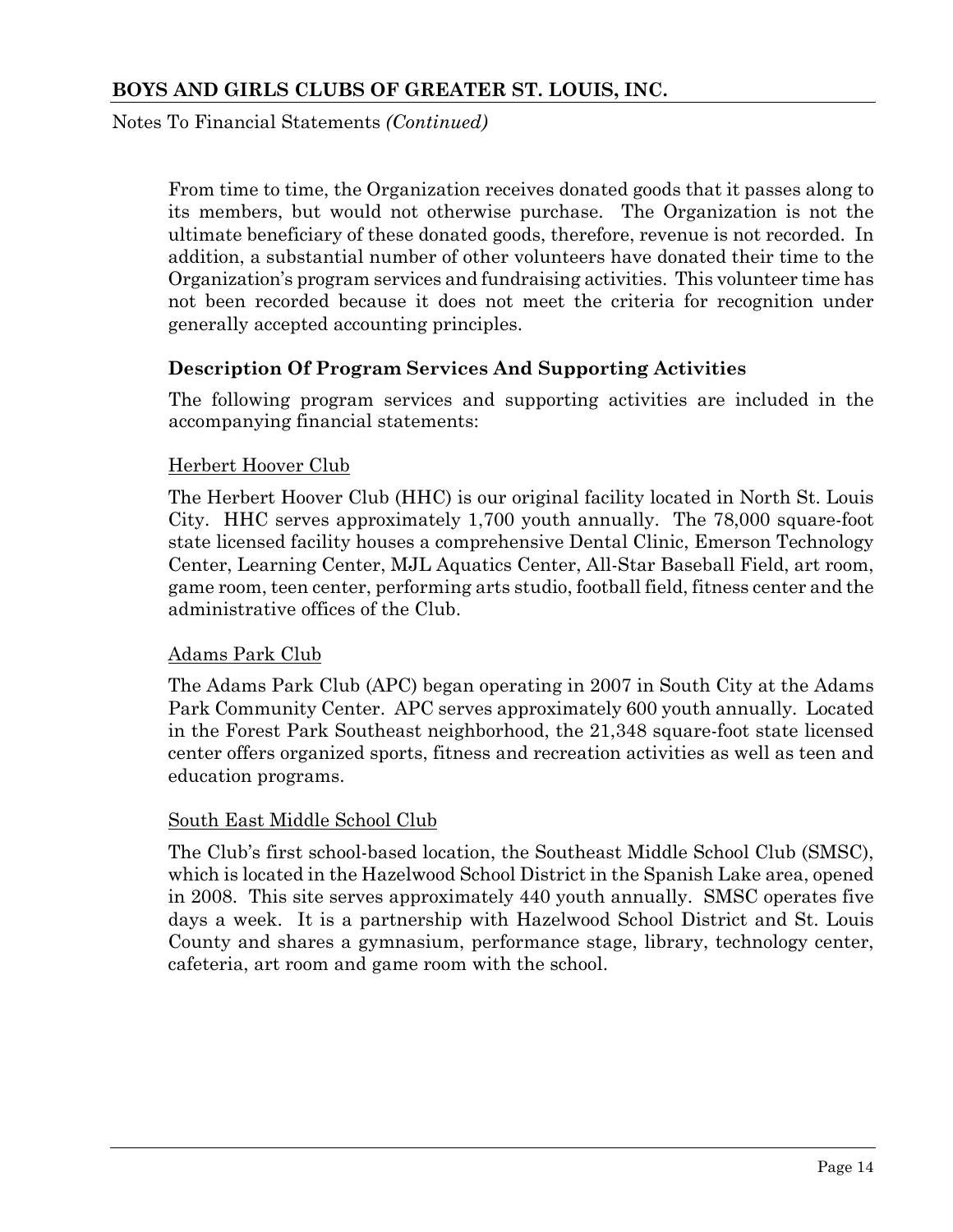Notes To Financial Statements *(Continued)*

#### Hazelwood East High School

Thanks to a 21st Century CCLC grant, a Project Learn PLUS program at Hazelwood East High School opened in 2017. This program offers a wide range of high energy activities designed to improve student academic achievement and address the multiple needs and interests of children and families. Members of the program receive homework assistance, access to a social worker and guidance counselor, college and career prep, tutoring, ACT prep, engage in sports and music activities and more.

#### Grannemann Elementary School Club

Grannemann Elementary School Club (GESC), formerly Twillman Elementary School Club, opened in the summer of 2013 and strengthened our partnerships with both the Hazelwood School District and the Spanish Lake community. This site serves approximately 295 youth annually. GESC operates five days a week, sharing a library, cafeteria, a computer lab and gymnasium with Grannemann Elementary School. The center provides educational, recreational, and social activities.

#### O'Fallon Park Club

The O'Fallon Park Club (OFPC) located in North City opened in February of 2013 and is in partnership with the YMCA of Greater St. Louis and the City of St. Louis Department of Parks, Recreation and Forestry. This site serves approximately 770 youth annually. OFPC has offered a select number of programs and now operates at full capacity, 48 weeks a year, five days a week. The 79,000 square foot facility has a full-size double gymnasium - 12 basketball hoops plus volleyball nets, fitness center, elevated running/walking track, Teen Hub/game room, computer lab, 3 multipurpose rooms, classroom space, and in-door & out-doors pools.

#### Ferguson Middle School Club

Ferguson Middle School Club (FMSC) opened in the summer of 2015 to serve youth in Ferguson. This site serves approximately 690 youth annually. FMSC operates five days per week and is open year-round, offering both an after-school program and summer day camp. In partnership with the Ferguson-Florissant School District, the Club shares two gymnasiums, cafeteria, library, technology center, and offers a teen center with a fully operating music production studio.

#### Riverview Gardens Club

Riverview Gardens Club (RVGC) opened in the summer of 2016 and established our new partnerships with the Riverview Gardens School District and the community surrounding Highland Elementary School where the Club is located. This site serves approximately 235 youth annually. RVGC operates five days a week, sharing classroom space, a music room, cafeteria, a computer lab and gymnasium to provide educational, recreational, and social activities.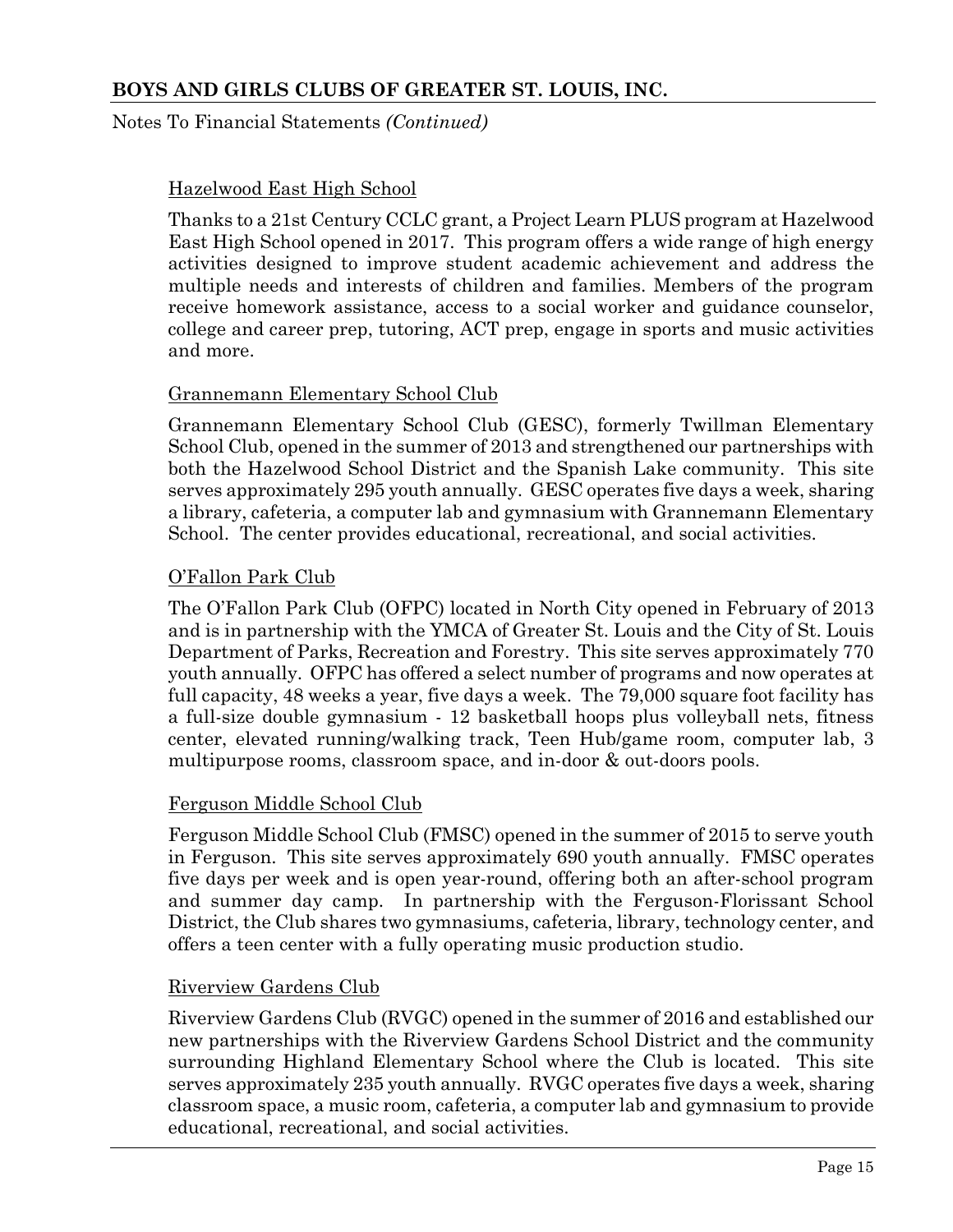#### Notes To Financial Statements *(Continued)*

#### Lee Hamilton Elementary School Club

Lee Hamilton Elementary School Club (LHESC) opened in the fall of 2016 to serve elementary school youth in the Ferguson School District. This site serves approximately 65 youth annually. LHESC operates five days per week and is open year-round, offering after-school and summer day camp. Sharing classroom space, the cafeteria and gymnasium, the Club provides educational, recreational, and social activities.

#### Roosevelt High School

The BE GREAT: Graduate program is offered at Roosevelt High School beginning in 2017. This program is a comprehensive, targeted dropout prevention intervention designed to enhance youths' engagement with learning by providing consistent support from caring and trusted adults to develop the academic, emotional and social skills necessary to achieve academic success.

#### Normandy High School

The BE GREAT: Graduate program is offered at Normandy High School beginning in 2017. This program is a comprehensive, targeted dropout prevention intervention designed to enhance youths' engagement with learning by providing consistent support from caring and trusted adults to develop the academic, emotional and social skills necessary to achieve academic success.

#### Mentor St. Louis

Mentor St. Louis (MSL) was founded in 1995 matches caring adults with elementary school children to enhance literacy and reading skills, trigger discussions, creative thinking and build students' self-esteem. Over 200 Mentors through the Club's Mentor St. Louis Program mentored more than 300 elementary school-age members at five St. Louis Public Schools.

#### General And Administrative

General and administration includes the functions includes necessary to maintain an equitable employment program, ensure an adequate working environment, provide coordination and articulation of the Organization's program strategy, secure proper administrative functioning of the Board of Directors, maintain competent legal services for the program administration of the Organization, and manage the financial and budgetary responsibilities of the Organization.

#### Development And Fundraising

The development and fundraising function provides the structure necessary to encourage and secure private financial support from individuals, foundations and corporations, as well as support from local, state, and federal government agencies.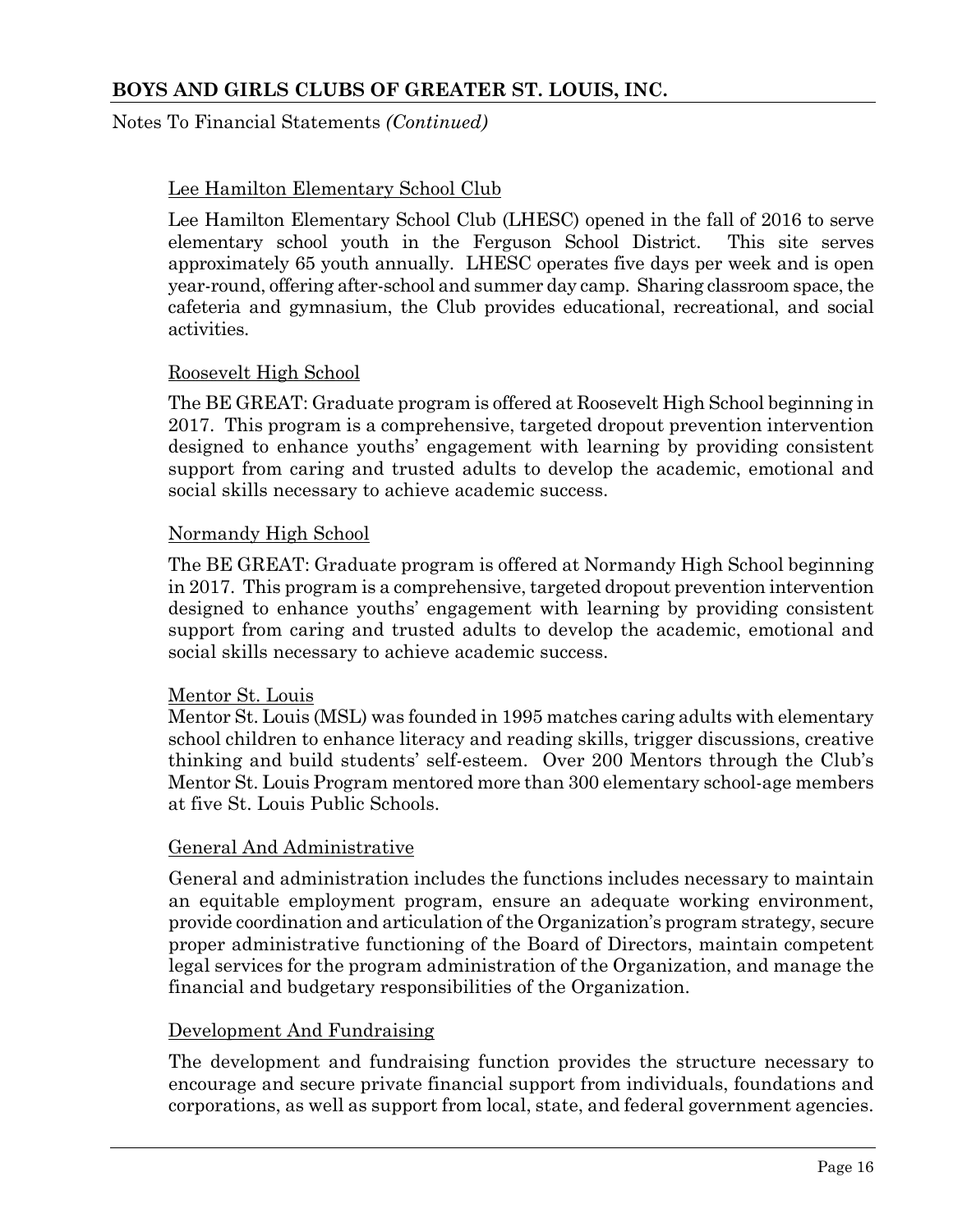Notes To Financial Statements *(Continued)*

#### **Allocation Of Expenses**

Expenses are charged to program services and supporting activities on the basis of periodic time and expense studies. General and administrative expenses include those expenses that are not directly identifiable with any other specific function but provide for the overall support and direction of the Organization.

#### **Tax Status**

The Organization constitutes a qualified not-for-profit organization under Section 501(c)(3) of the Internal Revenue Code and is, therefore, exempt from federal income taxes. The Organization has a policy to evaluate tax positions, which may be considered uncertain and has determined that no uncertain tax positions exist as of December 31, 2017. The Organization's tax returns for the tax years ended 2014 and later remain subject to examination by taxing authorities.

# **2. Operations**

The Organization is a not-for-profit organization dedicated to providing recreational, athletic and educational facilities for youth in the metropolitan St. Louis area.

The Organization operates at several locations, two of which it owns. The Organization also has agreements with the various school districts to offer programs at South East Middle School, Grannemann Elementary School, Ferguson Middle School, Highland Elementary School, Lee Hamilton Elementary School, Roosevelt High School, and Normandy High School.

During 2009, the Organization merged with Mentor St. Louis, a nonprofit corporation. Mentor St. Louis offers school-based mentoring supplemented by additional weekly contact with students in the St. Louis Public School District, including personal visits, phone calls and writing correspondence.

In 2015 the Organization started a capital campaign, raising money to operate locations in North County, St Louis. This campaign includes plans to build a Teen Center in Ferguson, Missouri.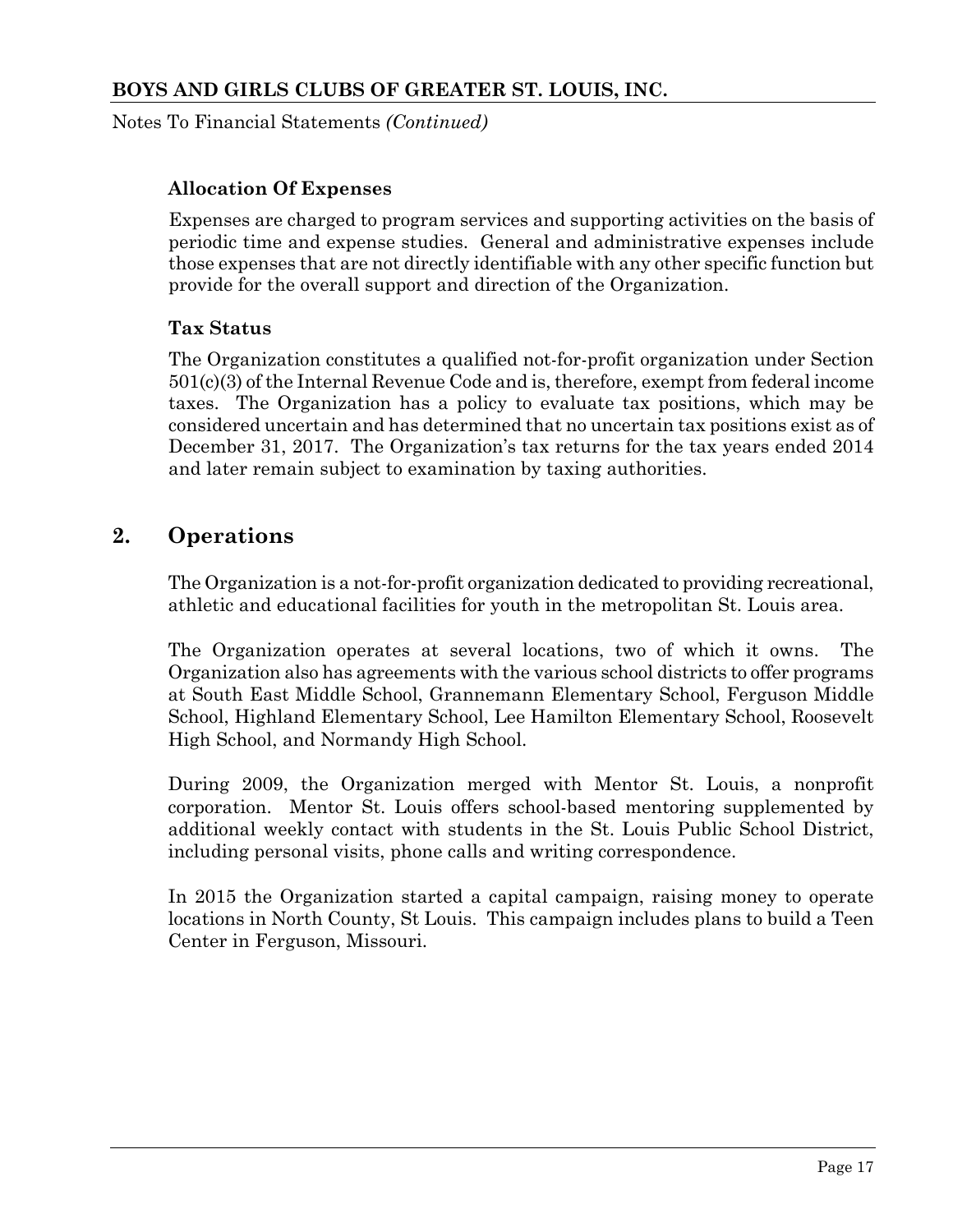Notes To Financial Statements *(Continued)*

#### **3. Investments**

Investments consist of:

|                           | 2017          |                 | 2016             |             |
|---------------------------|---------------|-----------------|------------------|-------------|
|                           |               | Fair            |                  | Fair        |
|                           | Cost          | Value           | Cost             | Value       |
| Cash and cash equivalents | 565,639<br>\$ | \$<br>565,639   | 1,751,126<br>\$. | \$1,751,126 |
| Mutual funds              | 1,641,699     | 1,767,767       | 1,501,431        | 1,564,277   |
| Government obligations    | 345,054       | 327,952         | 232,593          | 233,275     |
| Corporate bonds           | 139,627       | 142,605         | 218,337          | 216,215     |
| Corporate stocks          | 2,324,480     | 2,935,699       | 2,163,580        | 2,383,109   |
|                           | 5,016,499     | 5,739,662<br>\$ | 5,867,067<br>\$  | 6,148,002   |

For the years ended December 31, 2017 and 2016, unrealized gains of \$488,085 and \$290,093, respectively, were recorded to adjust investments to fair value. For the years ended December 31, 2017 and 2016, realized gains of \$128,367 and realized losses of \$97,835, respectively, were recorded from the sale of investments.

Investment fees of \$50,944 and \$53,756 were incurred in 2017 and 2016, respectively, and are netted against interest and dividend income.

Investments are classified in several funds as follows:

|                                     | 2017        | 2016            |
|-------------------------------------|-------------|-----------------|
| Amberg Fund                         | \$1,198,875 | \$<br>1,080,301 |
| Endowment                           |             |                 |
| Permanently restricted              | 3,258,150   | 3,197,900       |
| Temporarily restricted              | 562,323     | 174,327         |
| Other funds and general investments | 720,314     | 1,695,474       |
|                                     |             |                 |
|                                     | 5,739,662   | 6,148,002       |

The Amberg Fund is board-designated.

The assets held for permanent endowment consist of the following:

|                     | 2017                     | 2016            |
|---------------------|--------------------------|-----------------|
| Investments<br>Cash | \$3,258,150<br>2,000,000 | \$<br>3,197,900 |
|                     | \$<br>5,258,150          | \$<br>3,197,900 |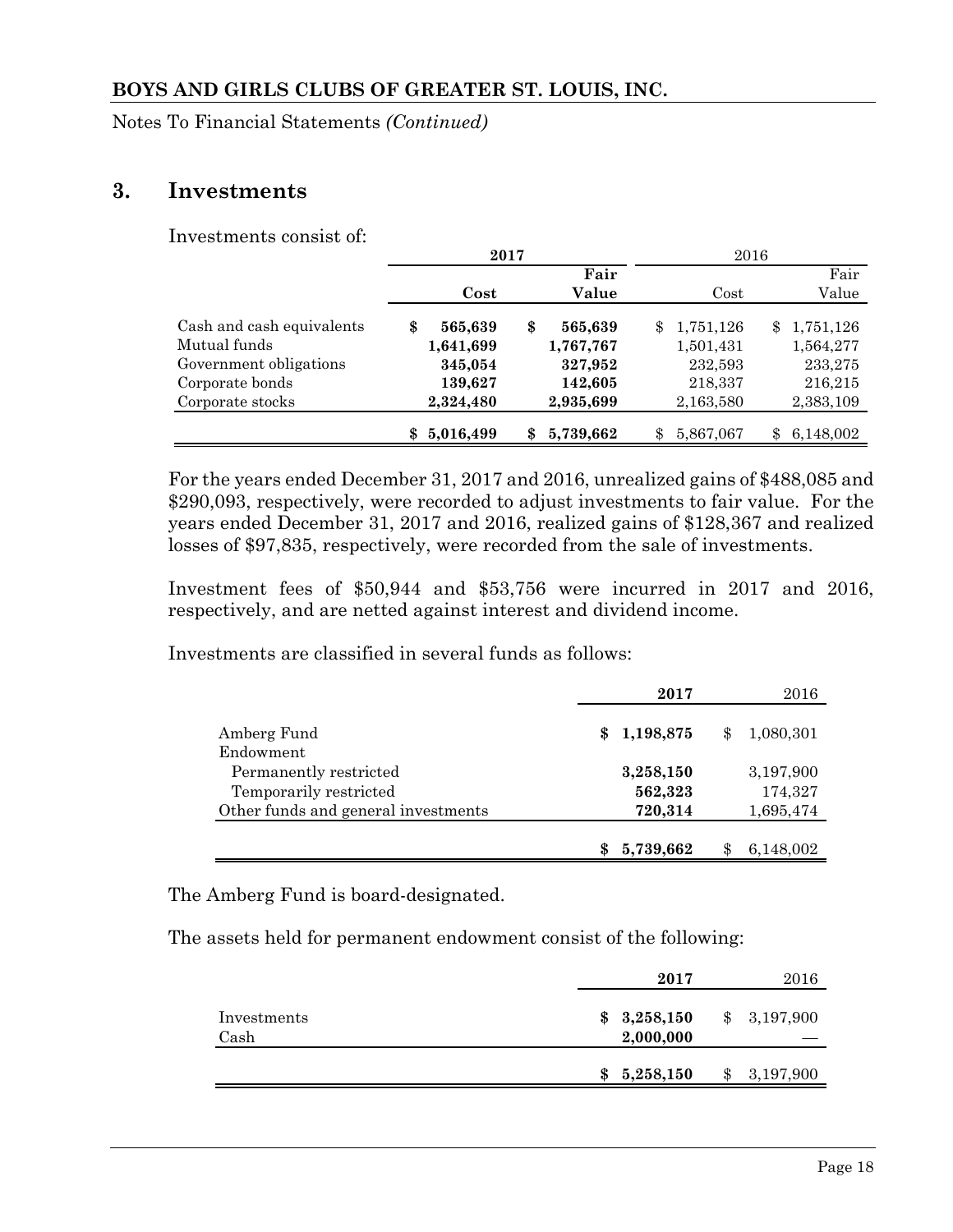Notes To Financial Statements *(Continued)*

## **4. Fair Value**

The Organization accounts for certain investments at fair value as required by generally accepted accounting principles. Fair value is defined as the exchange price that would be received for an asset or paid to transfer a liability (an exit price) in the principal or most advantageous market for the asset or liability in an orderly transaction between market participants on the measurement date. The valuation techniques are required to maximize the use of observable inputs and minimize the use of unobservable inputs.

There are three general valuation techniques that may be used to measure fair value, as described below:

- Market approach Uses prices and other relevant information generated by market transactions involving identical or comparable asset or liabilities.
- Cost approach Based on the amount that currently would be required to replace the service capacity of an asset.
- Income approach Uses valuation techniques to convert future amounts to a single present amount based on current market expectations about the future amounts.

Investments measured and reported at fair value are classified and disclosed in one of the following three categories:

- *Level 1* Quoted prices that are readily available in active markets/exchanges for identical investments.
- *Level 2* Pricing inputs other than quoted prices included within Level 1 that are observable for the investment, either directly or indirectly.
- *Level 3* Significant pricing inputs that are unobservable for the investment and includes investments for which there is little, if any, market activity for the investment.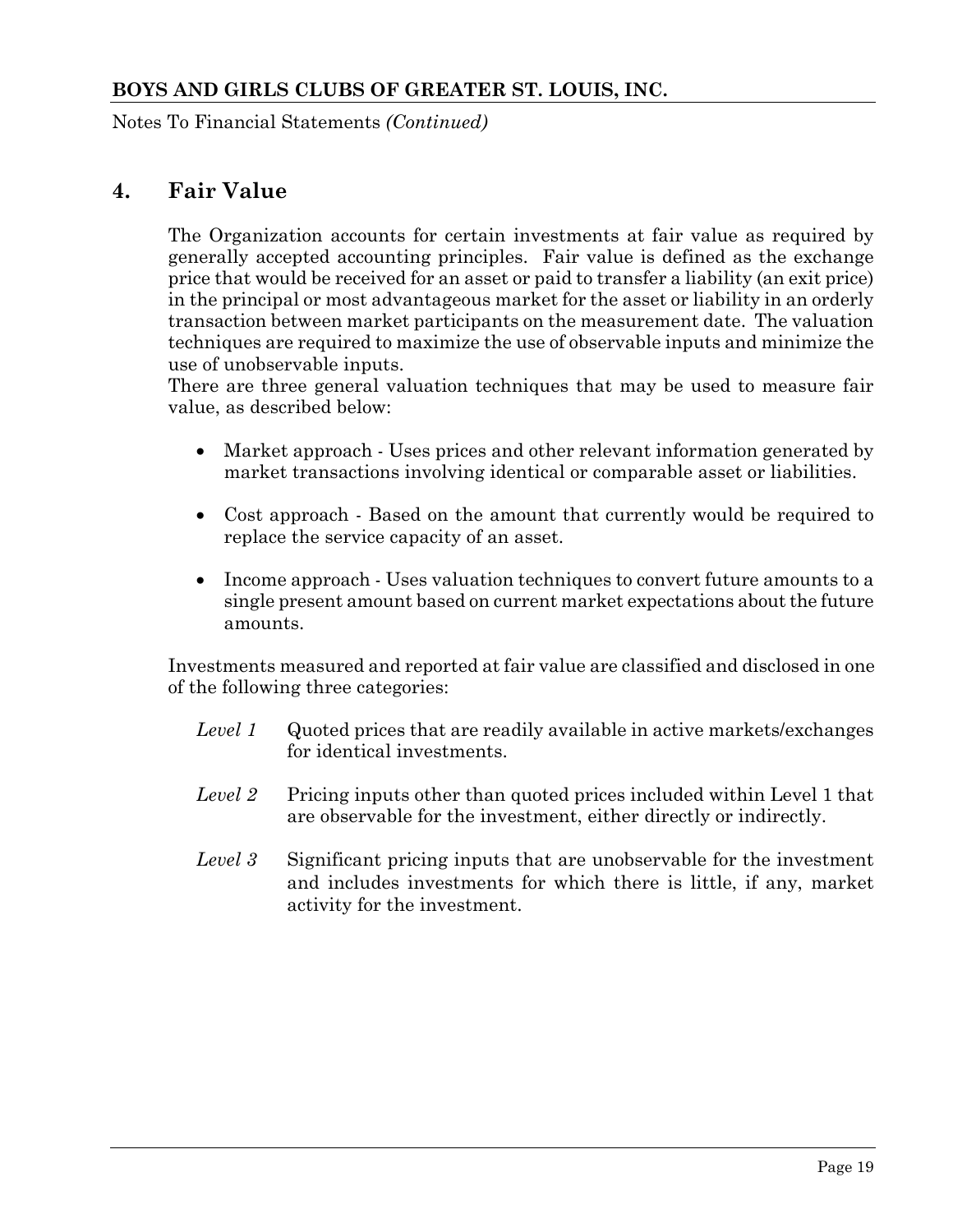Notes To Financial Statements *(Continued)*

The following are the major categories of assets measured at fair value on a recurring basis at December 31, 2017 and 2016:

|                        | 2017               |    |                |         |       |           |  |
|------------------------|--------------------|----|----------------|---------|-------|-----------|--|
|                        | Level 1<br>Level 2 |    | <b>Level</b> 3 |         | Total |           |  |
| Mutual funds           | \$1,767,767        | \$ |                | \$      | \$    | 1,767,767 |  |
|                        |                    |    |                |         |       |           |  |
| Government obligations |                    |    | 327,952        |         |       | 327,952   |  |
| Corporate bonds        |                    |    | 142,605        |         |       | 142,605   |  |
| Corporate stocks       | 2,935,699          |    |                |         |       | 2,935,699 |  |
|                        |                    |    |                |         |       |           |  |
| <b>Total Assets</b>    | \$4,703,466        | \$ | 470,557        | \$      | \$    | 5,174,023 |  |
|                        |                    |    |                |         |       |           |  |
|                        |                    |    | 2016           |         |       |           |  |
|                        | Level 1            |    | Level 2        | Level 3 |       | Total     |  |
|                        |                    |    |                |         |       |           |  |
| Mutual funds           | \$1,564,277        | \$ |                | \$      | \$    | 1,564,277 |  |
| Government obligations |                    |    | 233,275        |         |       | 233,275   |  |
| Corporate bonds        |                    |    | 216,215        |         |       | 216,215   |  |
| Corporate stocks       | 2,383,109          |    |                |         |       | 2,383,109 |  |
|                        |                    |    |                |         |       |           |  |
|                        |                    |    | 449,490        | \$      | \$    | 4,396,876 |  |

At December 31, 2017 and 2016, the Level 2 assets utilize the following valuation techniques and inputs:

*Governmental Obligations:* The fair value of investments in governmental agency obligations is primarily determined using techniques consistent with the income approach. Significant observable inputs to the income approach include data points for benchmark constant maturity curves and spreads.

*Corporate Bonds:* The fair value of investments in U.S. and international corporate bonds is primarily determined using techniques that are consistent with the market approach. Significant observable inputs include benchmark yields, reported trades, observable broker-dealer quotes, issuer spreads, and security specific characteristics, such as early redemption options.

During 2017 and 2016, there were no changes in the methods or assumptions utilized to derive the fair value of the Organization's assets.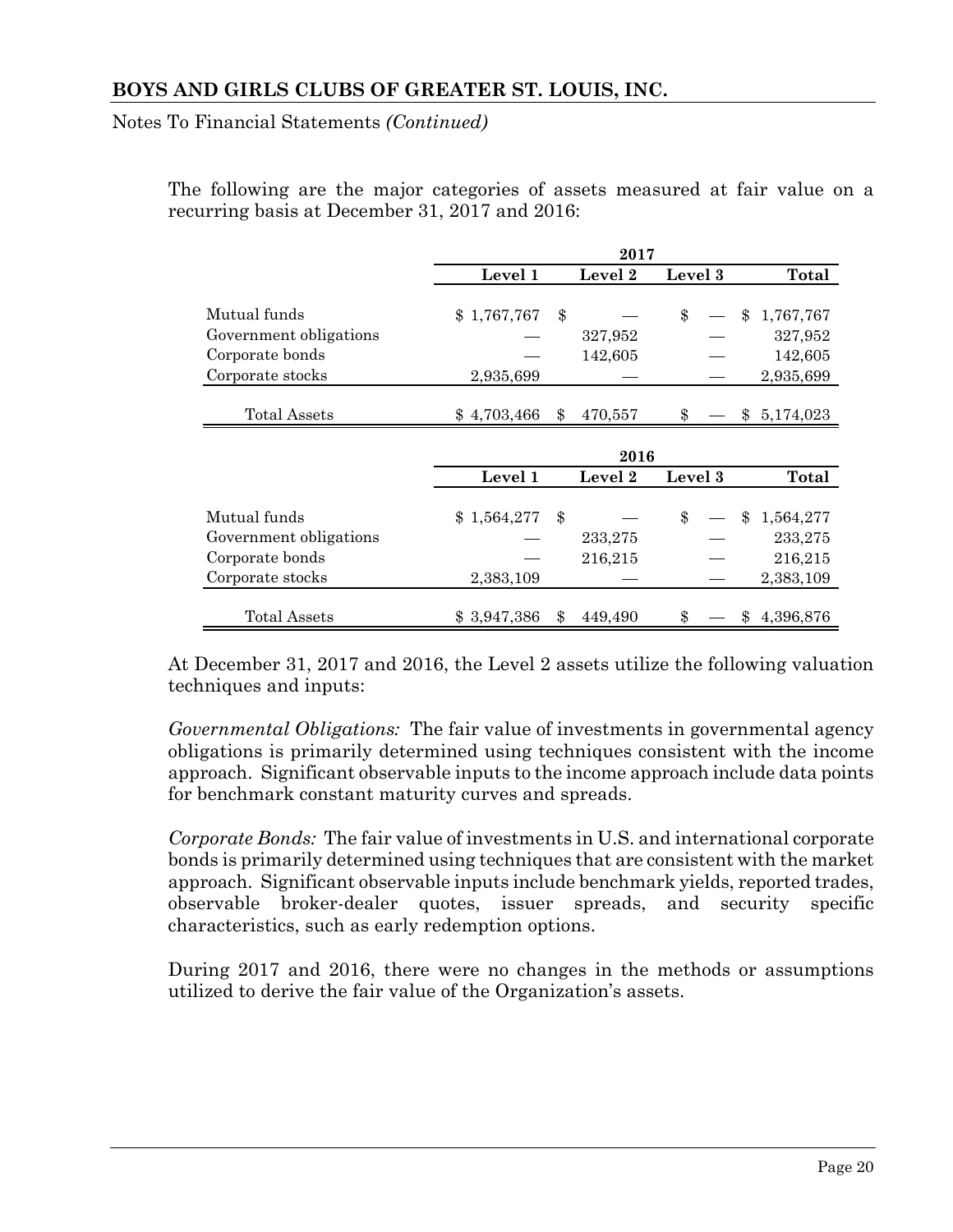Notes To Financial Statements *(Continued)*

#### **5. Promises To Give**

Unconditional short-term promises consist of pledges that had not yet been collected at year end and are due within one year. Long-term promises to give include promises to give that are payable over a period greater than one year. At December 31, 2017 and 2016, unconditional promises to give are expected to be collected as follows:

|                                       | 2017      | 2016        |
|---------------------------------------|-----------|-------------|
| Pledges due in less than one year     | 2,706,660 | \$1,503,026 |
| Pledges due in 1 - 5 years            | 1,557,041 | 1,368,047   |
| Less: Present value discount          | (95, 573) | (78, 817)   |
|                                       | 4,168,128 | 2,792,256   |
| Less: Allowance for doubtful accounts | (14,080)  | (14,080)    |
|                                       |           |             |
|                                       | 4,154,048 | \$2,778,176 |

Promises to give receivable in more than one year are discounted at a rate of 3.8%.

The United Way of Greater St. Louis, Inc. (United Way) provides funding for the Organization's activities. Notification of the succeeding year's funding is received by the Organization in December. Accordingly, the amounts awarded during 2017 and 2016 of \$552,401 and \$602,825 were recorded as temporarily restricted contributions and related promises to give at December 31, 2017 and 2016, respectively (Note 8).

# **6. Property And Equipment**

Property and equipment consist of:

|                                                         | 2017                                   | 2016                                   |
|---------------------------------------------------------|----------------------------------------|----------------------------------------|
| Land<br>Land improvements<br>Buildings and improvements | \$<br>674,206<br>242,030<br>17,147,042 | 674,206<br>\$<br>222,332<br>16,928,556 |
| Furniture and equipment                                 | 1,512,617                              | 1,386,432                              |
| Less: Accumulated depreciation                          | 19,575,895<br>8,497,517                | 19,211,526<br>7,924,067                |
| Construction in progress                                | 11,078,378<br>56,256                   | 11,287,459                             |
|                                                         | \$<br>11,134,634                       | 11,287,459                             |

Depreciation expense charged to revenues amounted to \$573,450 in 2017 and \$539,131 in 2016.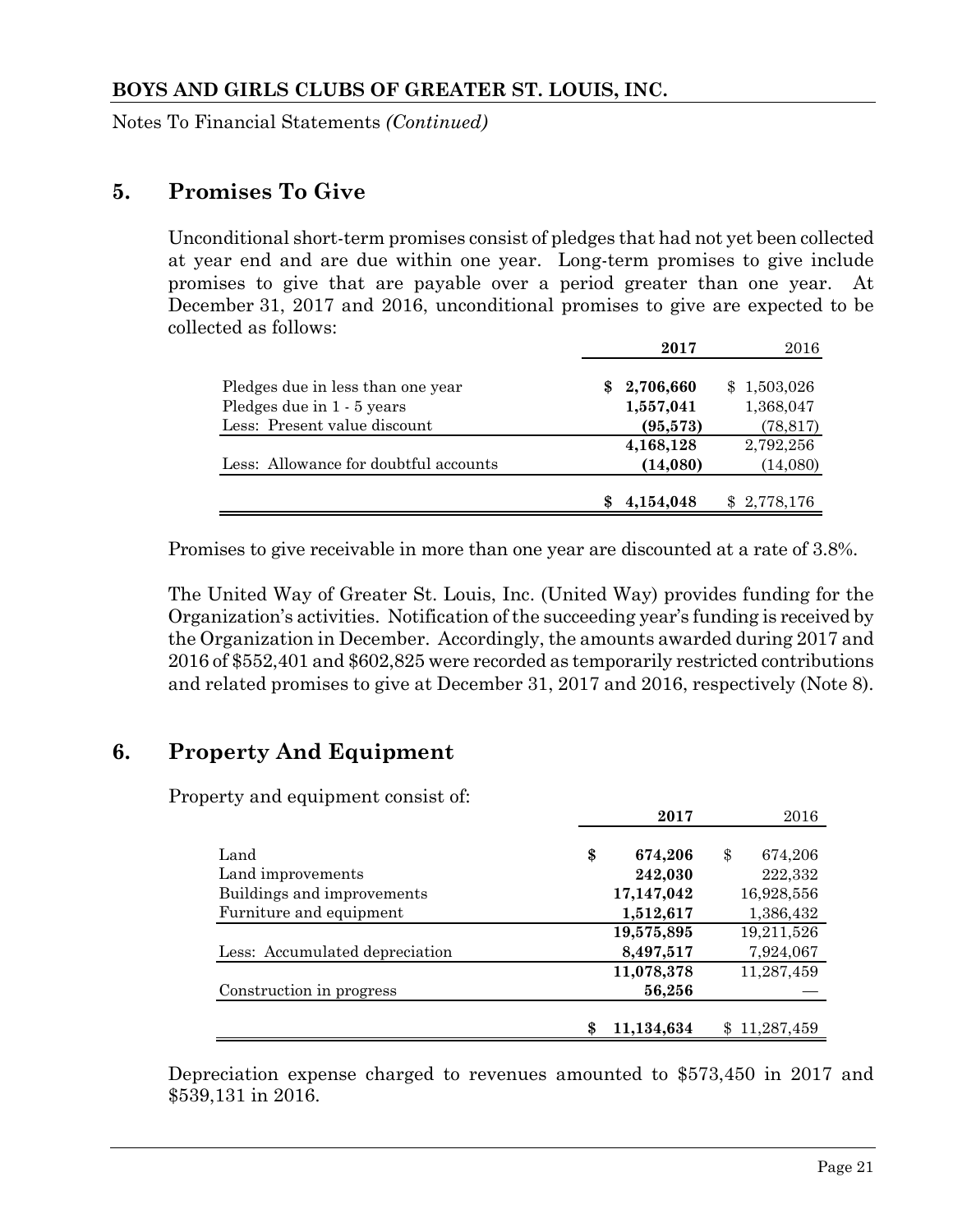Notes To Financial Statements *(Continued)*

# **7. Long-Term Debt**

| The following is a summary of long-term debt:                                                                                                                                                                                                                                                                                                                                                                                                                                               |                 |                 |
|---------------------------------------------------------------------------------------------------------------------------------------------------------------------------------------------------------------------------------------------------------------------------------------------------------------------------------------------------------------------------------------------------------------------------------------------------------------------------------------------|-----------------|-----------------|
|                                                                                                                                                                                                                                                                                                                                                                                                                                                                                             | 2017            | 2016            |
| Note payable - Illinois Facility Fund, principal and interest are<br>payable monthly in equal installments of \$8,304 through July 1, 2024.<br>The loan is secured by a first deed of trust on the property on North<br>Grand. The note bore interest at 5.75% fixed rate through July 2014.<br>As of July 2014, the note bears interest at 5%. Interest is recalculated<br>every five years, so the interest rate was adjusted in July 2014 and<br>will be adjusted again in 2019.         | \$<br>539,178   | \$<br>606,664   |
| Note payable - Illinois Facility Fund, principal and interest are<br>payable monthly in equal installments of \$6,329 through October 1,<br>2022. The loan is secured by a second deed of trust on the property on<br>North Grand. The note bore interest at 6.00% fixed rate through<br>October 2012 and 2.89% through September 2017. As of October 2017,<br>the note bears interest at 3.17%. Interest was recalculated every five<br>years, but will remain unchanged through maturity. | 293,290         | 349,471         |
| Note payable - Illinois Facility Fund, principal and interest are<br>payable monthly beginning in April 2014 in equal installments of<br>\$5,201 through March 1, 2024. The loan is secured by an expanded<br>first deed of trust on the property on North Grand. The note bears                                                                                                                                                                                                            |                 |                 |
| interest at 3.5% through the term of the loan.                                                                                                                                                                                                                                                                                                                                                                                                                                              | 349,929         | 399,160         |
|                                                                                                                                                                                                                                                                                                                                                                                                                                                                                             | 1,182,397       | 1,355,295       |
| Less: Current maturities of long-term debt                                                                                                                                                                                                                                                                                                                                                                                                                                                  | 179,923         | 173,069         |
|                                                                                                                                                                                                                                                                                                                                                                                                                                                                                             | \$<br>1,002,474 | 1,182,226<br>\$ |

The above notes payable contain covenants pertaining to the maintenance and sale of property, loans and advances, and substantial changes in management or ownership.

The scheduled maturities of the long-term debt at December 31, 2017 are as follows:

| Amount          |
|-----------------|
|                 |
| \$<br>179,923   |
| 187,064         |
| 194,505         |
| 202,260         |
| 195,965         |
| 222,680         |
|                 |
| \$<br>1,182,397 |
|                 |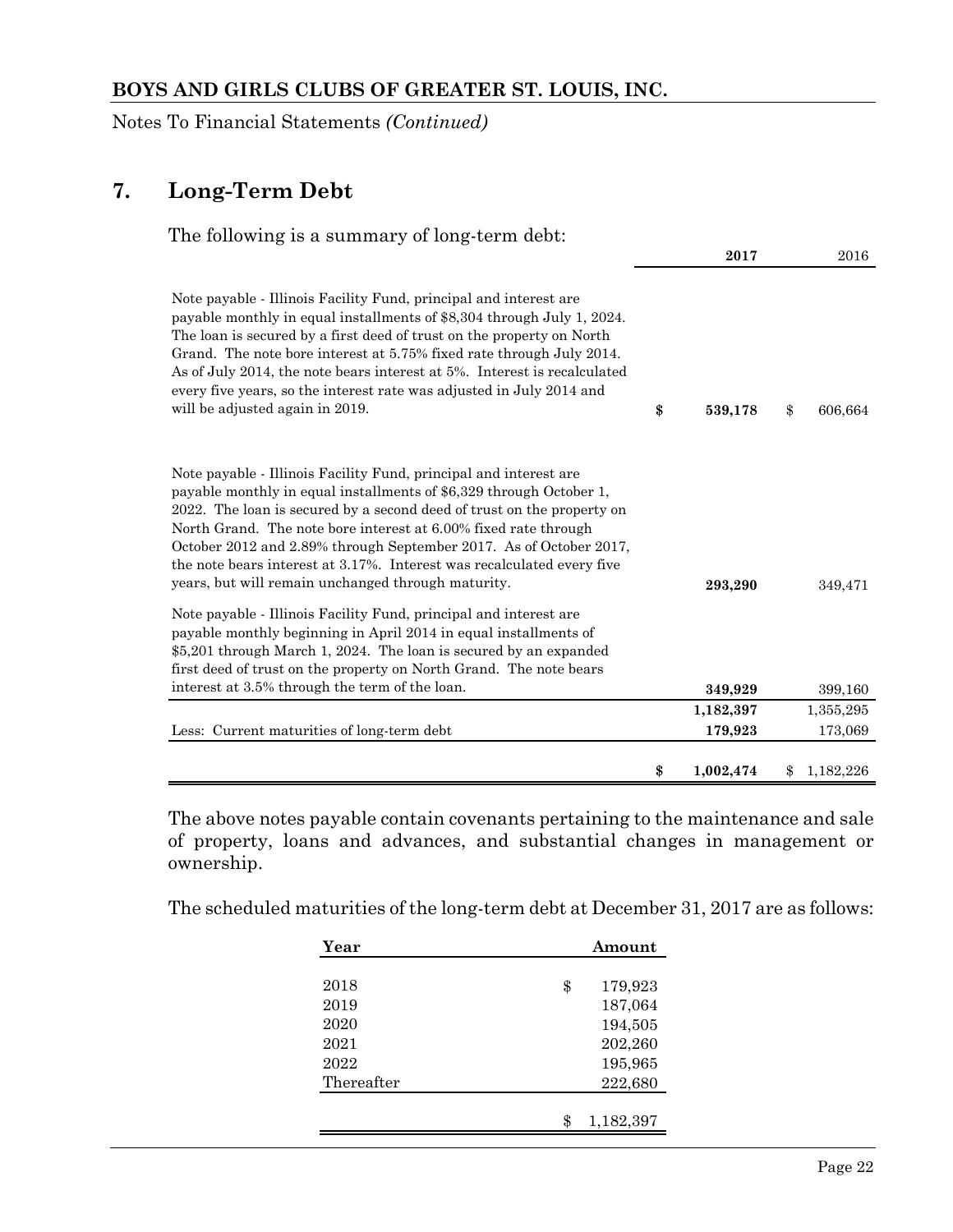Notes To Financial Statements *(Continued)*

# **8. Restricted Net Assets**

Temporarily restricted net assets are restricted as follows:

|                                       | 2017          | 2016            |
|---------------------------------------|---------------|-----------------|
| United Way - time restricted (Note 5) | \$<br>552,401 | \$<br>602,825   |
| Time restrictions - other             |               | 520,000         |
| Unappropriated endowment earnings     | 562,323       | 174,327         |
| North County programs                 | 538,366       | 1,395,500       |
| Adams Park programs                   | 250,000       | 490,850         |
| Transportation                        |               | 80,000          |
| Teen programs                         | 98,170        | 176,842         |
| Teen center                           | 4,435,680     |                 |
| Be Great: Graduate programs           | 534,442       | 702,278         |
|                                       | 6,971,382     | \$<br>4.142.622 |

Net assets were released from donor-imposed restrictions as follows:

|                                              | 2017            | 2016            |
|----------------------------------------------|-----------------|-----------------|
|                                              |                 |                 |
| Expiration of time restrictions - United Way | \$<br>602,825   | \$<br>602,825   |
| Expiration of time restrictions - other      |                 | 250,000         |
| Appropriated endowment earnings              | 138,664         | 111,059         |
| Adams Park programs                          | 250,000         | 250,000         |
| Summer program                               | 75,000          | 76,000          |
| Education programs                           | 401,458         | 229,788         |
| Teen programs                                | 82,267          | 132,043         |
| Capital improvements                         | 10,141          | 174,716         |
| Club operations                              | 500,000         | 500,000         |
| Transportation                               | 80,000          | 80,000          |
| North County programs                        | 917,500         | 815,335         |
| O'Fallon Park Club                           | 100,000         | 100,000         |
| Be Great: Graduate programs                  | 201,073         | 420,936         |
| Various programs                             | 34,300          | 16,030          |
|                                              |                 |                 |
|                                              | \$<br>3,393,228 | \$<br>3,758,732 |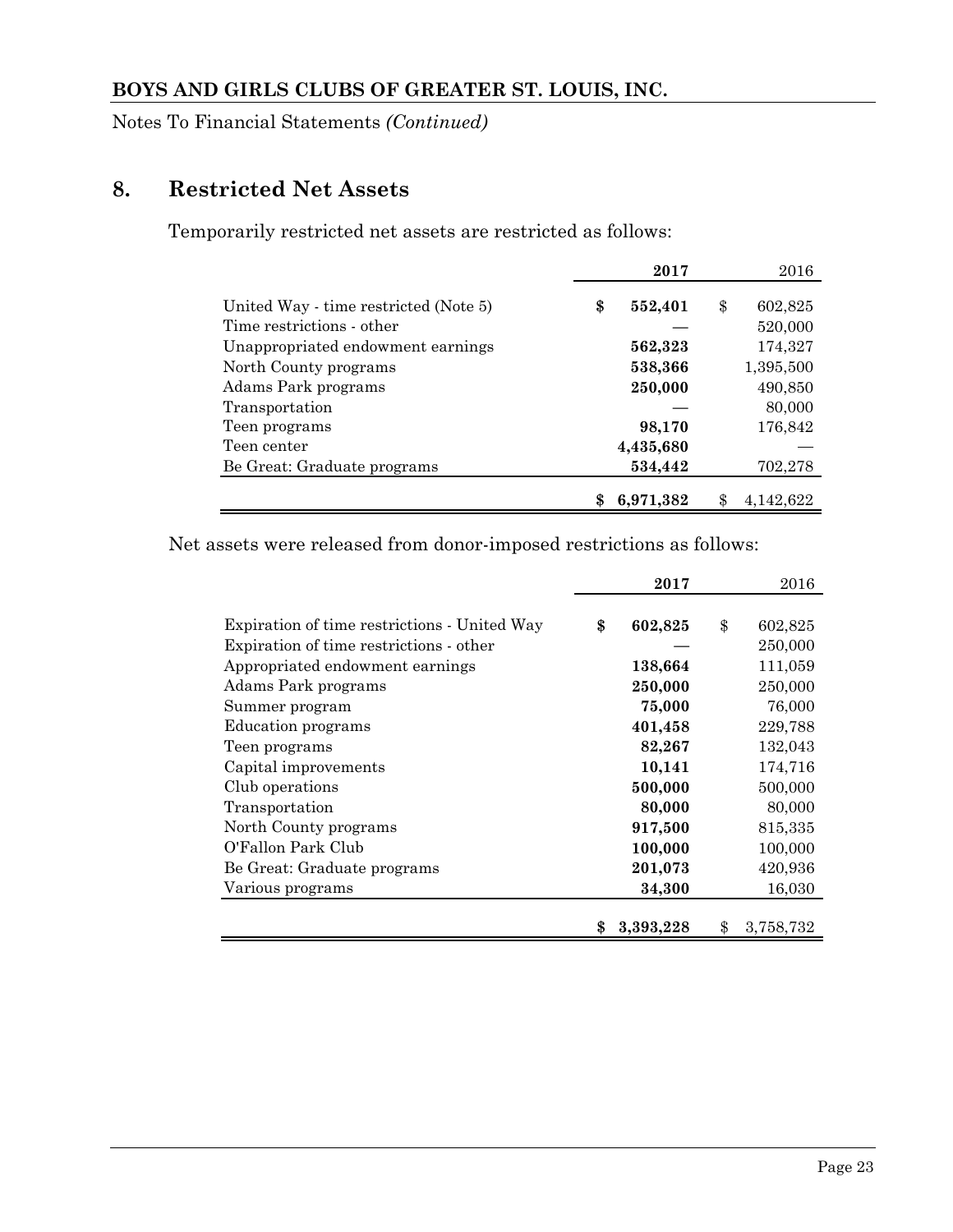Notes To Financial Statements *(Continued)*

|                                                      | 2017            | 2016            |
|------------------------------------------------------|-----------------|-----------------|
| Taylor Fund for character and leadership<br>programs | \$<br>1,000,000 | \$<br>1,000,000 |
| Mentor St. Louis Fund for school-based               |                 |                 |
| mentoring programs                                   | 677,900         | 672,900         |
| Emerson Fund for technology programs                 | 500,000         | 500,000         |
| Mary Ann Lee Fund for education and                  |                 |                 |
| career development programs                          | 1,000,000       | 1,000,000       |
| Joan Silber Fund for scholarships                    | 30,250          | 25,000          |
| Crawford Taylor Fund for compensation                |                 |                 |
| for club professionals                               | 2,000,000       |                 |
| DeHaven Fund for scholarships                        | 50,000          |                 |
|                                                      |                 |                 |
|                                                      | 5,258,150       | 3,197,900       |

Permanently restricted net assets are subject to the following restrictions:

Permanently restricted net assets consist of endowments as described in Note 9.

# **9. Permanently Restricted Endowment Funds**

The Organization's endowments consist of the following funds:

|                       | Purpose                             | Year        |
|-----------------------|-------------------------------------|-------------|
| <b>Endowment Fund</b> | Restriction                         | Established |
|                       |                                     |             |
| Taylor Fund           | Character and leadership programs   | 2006        |
| Mentor St. Louis Fund | School-based mentoring programs     | 2009        |
| Emerson Fund          | Technology programs                 | 2010        |
| Mary Ann Lee Fund     | Education and career development    | 2011        |
| Joan Silber Fund      | Scholarships                        | 2015        |
| Crawford Taylor Fund  | Compensation for club professionals | 2017        |
| DeHaven Fund          | Scholarships                        | 2017        |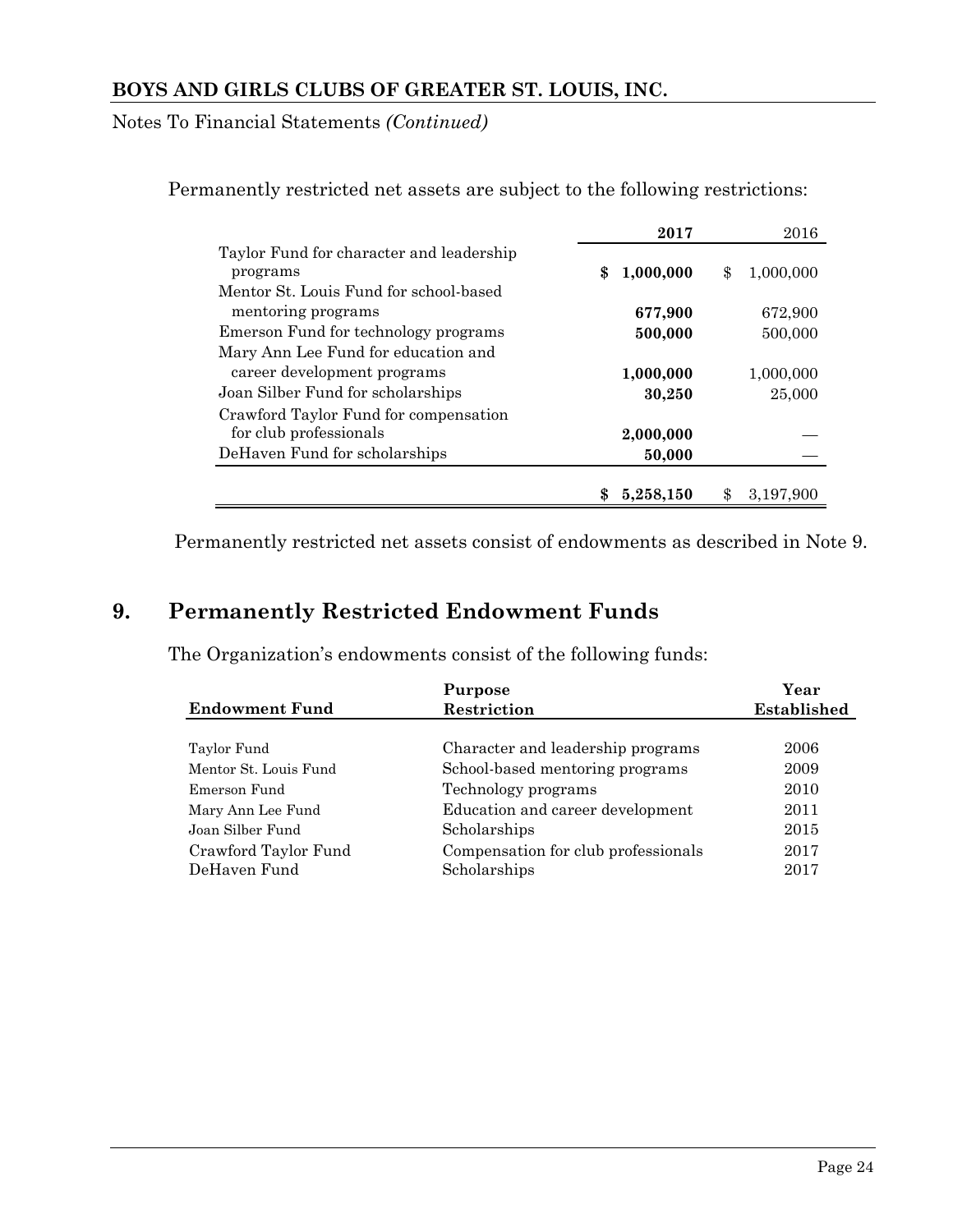Notes To Financial Statements *(Continued)*

The Board of Directors of the Organization has interpreted relevant law to mean that the fair value of the original endowment is restricted in perpetuity, absent explicit donor stipulations to the contrary. Additionally, the Board of Directors has adopted a formal investment policy that details the objectives and constraints of the endowment. The primary goal of the endowments is long-term growth and preservation of purchasing power by achieving returns in excess of the rate of inflation. The investment policy accepts minimal risk but acknowledges the need to assume risk in order to preserve long-term financial assets. The policy calls for a specific allocation of funds with periodic rebalancing at the discretion of the investment manager. The investment policy includes a formal spending policy, which allows the Organization to distribute a maximum annual amount of 4% of the current market value of each endowment.

As of December 31, 2017 and 2016, the asset composition of the endowments is as follows:

|                       |              |  |                                        | 2017 |             |                 |
|-----------------------|--------------|--|----------------------------------------|------|-------------|-----------------|
|                       |              |  | <b>Temporarily</b>                     |      | Permanently |                 |
|                       | Unrestricted |  | <b>Restricted</b><br><b>Restricted</b> |      |             | Total           |
| Taylor Fund           | \$           |  | \$<br>215,854                          | \$   | 1,000,000   | \$<br>1,215,854 |
| Mentor St. Louis Fund |              |  | 120,006                                |      | 677,900     | 797,906         |
| Emerson Fund          |              |  | 70,604                                 |      | 500,000     | 570,604         |
| Mary Ann Lee Fund     |              |  | 148,953                                |      | 1,000,000   | 1,148,953       |
| Joan Silber Fund      |              |  | 3,834                                  |      | 30,250      | 34,084          |
| DeHaven Fund          |              |  | 3,072                                  |      | 50,000      | 53,072          |
| Crawford Taylor Fund  |              |  |                                        |      | 2,000,000   | 2,000,000       |
|                       | \$           |  | \$<br>562.323                          | \$   | 5,258,150   | \$<br>5,820,473 |

|                       | 2016         |  |    |             |    |             |    |           |  |  |  |  |
|-----------------------|--------------|--|----|-------------|----|-------------|----|-----------|--|--|--|--|
|                       | Unrestricted |  |    | Temporarily |    | Permanently |    |           |  |  |  |  |
|                       |              |  |    | Restricted  |    | Restricted  |    | Total     |  |  |  |  |
|                       |              |  |    |             |    |             |    |           |  |  |  |  |
| Taylor Fund           | \$           |  | \$ | 88,373      | \$ | 1,000,000   | \$ | 1,088,373 |  |  |  |  |
| Mentor St. Louis Fund |              |  |    | 38,408      |    | 672,900     |    | 711,308   |  |  |  |  |
| Emerson Fund          |              |  |    | 13,346      |    | 500,000     |    | 513,346   |  |  |  |  |
| Mary Ann Lee Fund     |              |  |    | 33,764      |    | 1,000,000   |    | 1,033,764 |  |  |  |  |
| Joan Silber Fund      |              |  |    | 436         |    | 25,000      |    | 25,436    |  |  |  |  |
|                       |              |  |    |             |    |             |    |           |  |  |  |  |
|                       | \$           |  | \$ | 174,327     | \$ | 3,197,900   | \$ | 3,372,227 |  |  |  |  |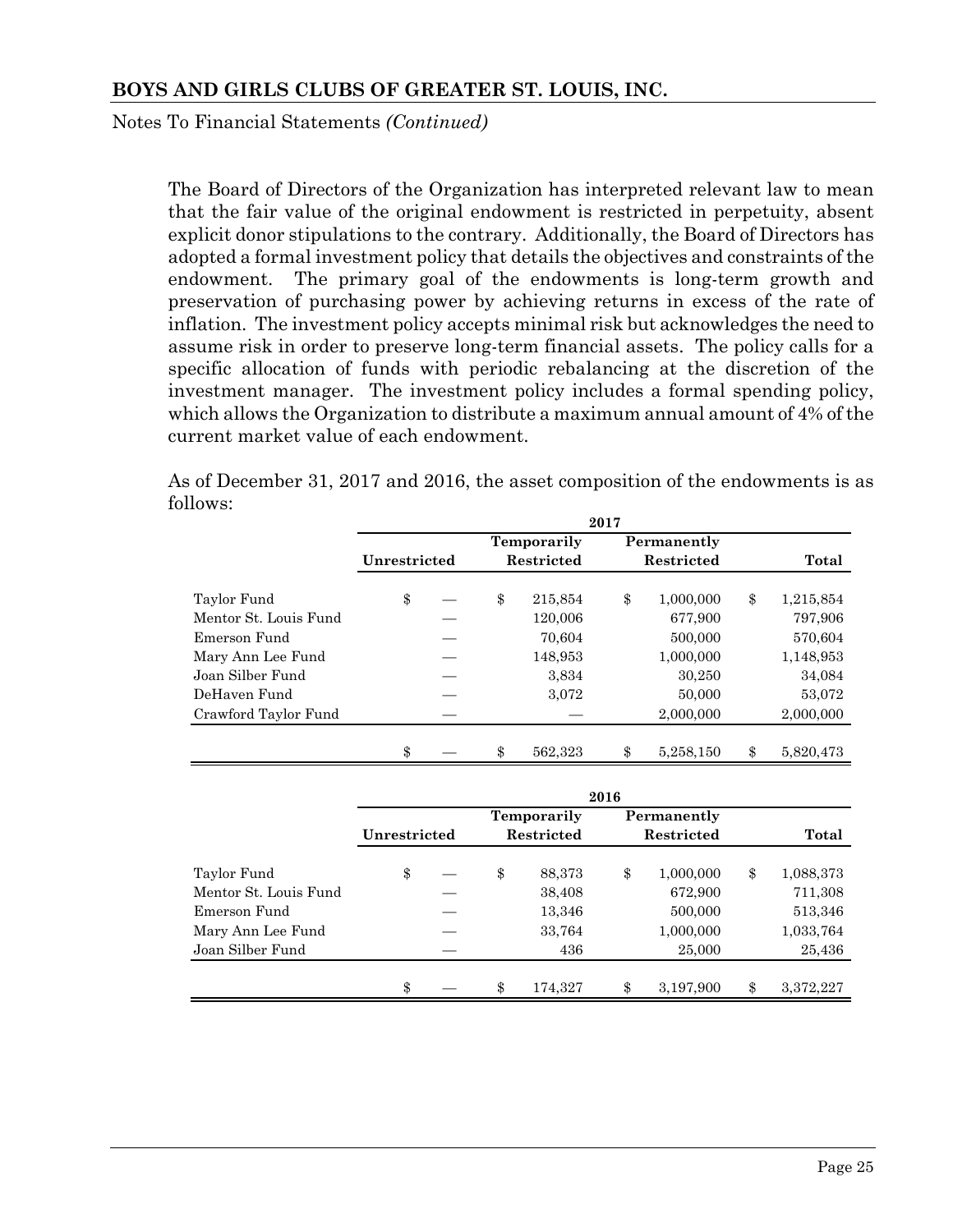Notes To Financial Statements *(Continued)*

The changes in the endowment assets for the years ended December 31, 2017 and 2016 are as follows:

|                                              | Unrestricted |  | Temporarily<br><b>Restricted</b> |                  | Permanently<br>Restricted |           |                        |
|----------------------------------------------|--------------|--|----------------------------------|------------------|---------------------------|-----------|------------------------|
|                                              |              |  |                                  |                  |                           |           | Total                  |
| Balance - January 1, 2016                    | \$           |  | \$                               | 109,860          | \$                        | 3,191,822 | \$<br>3,301,682        |
| Interest and dividends, net                  |              |  |                                  | 31,587           |                           |           | 31,587                 |
| Realized loss                                |              |  |                                  | (64, 839)        |                           |           | (64, 839)              |
| Unrealized gain                              |              |  |                                  | 208,778          |                           |           | 208,778                |
| Total investment return                      |              |  |                                  | 175,526          |                           |           | 175,526                |
| Contributions<br>Amounts appropriated for    |              |  |                                  |                  |                           | 6,078     | 6,078                  |
| spending                                     |              |  |                                  | (111,059)        |                           |           | (111,059)              |
| Balance - December 31, 2016                  | \$           |  | \$                               | 174,327          | \$                        | 3,197,900 | \$<br>3,372,227        |
| Interest and dividends, net<br>Realized gain | \$           |  | \$                               | 52,095<br>94,825 | \$                        |           | \$<br>52,095<br>94,825 |
| Unrealized gain                              |              |  |                                  | 379,740          |                           |           | 379,740                |
| Total investment return                      |              |  |                                  | 526,660          |                           |           | 526,660                |
| Contributions<br>Amounts appropriated for    |              |  |                                  |                  |                           | 2,060,250 | 2,060,250              |
| spending                                     |              |  |                                  | (138, 664)       |                           |           | (138, 664)             |
| Balance - December 31, 2017                  | \$           |  | \$                               | 562,323          | \$                        | 5,258,150 | \$<br>5,820,473        |

No underwater endowments were noted as of December 31, 2017 or 2016.

# **10. Line Of Credit**

The Organization entered into a \$200,000 line of credit agreement, which expires on October 18, 2018, is secured by substantially all of the Organization's assets and bears interest at the rate of 4%. All drawn funds were paid off by the end of the year, and at both December 31, 2017 and 2016, no funds remained outstanding.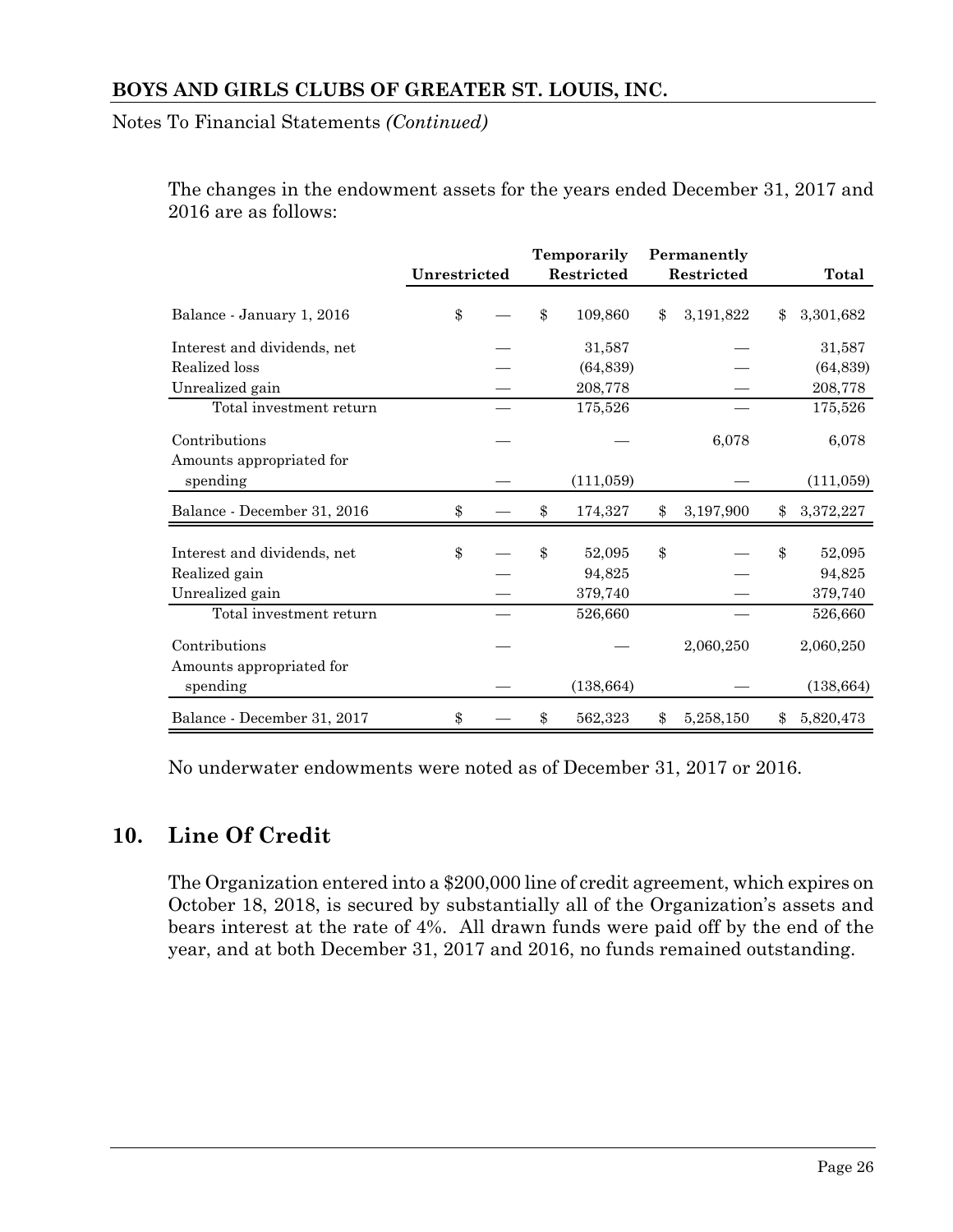Notes To Financial Statements *(Continued)*

# **11. Commitments**

In connection with Adams Park Community Center, the Organization is party to several real estate land lease agreements with the City of St. Louis and the Board of Education of the City of St. Louis. Commitments under the lease arrangement are not material to the Organization's financial statements.

# **12. Defined Contribution Plan**

The Organization maintains a Section 403(b) defined contribution plan covering substantially all full-time employees. Benefit plan expenses totaled \$48,683 for the years ended December 31, 2017 and 2016, respectively. In 2017 and 2016, the Organization offered a match equal to 2.5% of employee contributions. As of December 31, 2017 and 2016, the Organization had estimated accrued contributions outstanding of \$45,466 and \$44,761, respectively, which are included in accounts payable and accrued expenses in the statement of financial position.

# **13. Subsequent Events**

The Organization had intentions during 2017 to purchase land for the Ferguson Teen Center. In May 2018, the land was purchased for total consideration of \$700,000.

Management evaluates subsequent events through the date the financial statements are available for issue, which is the date of the Independent Auditors' Report.